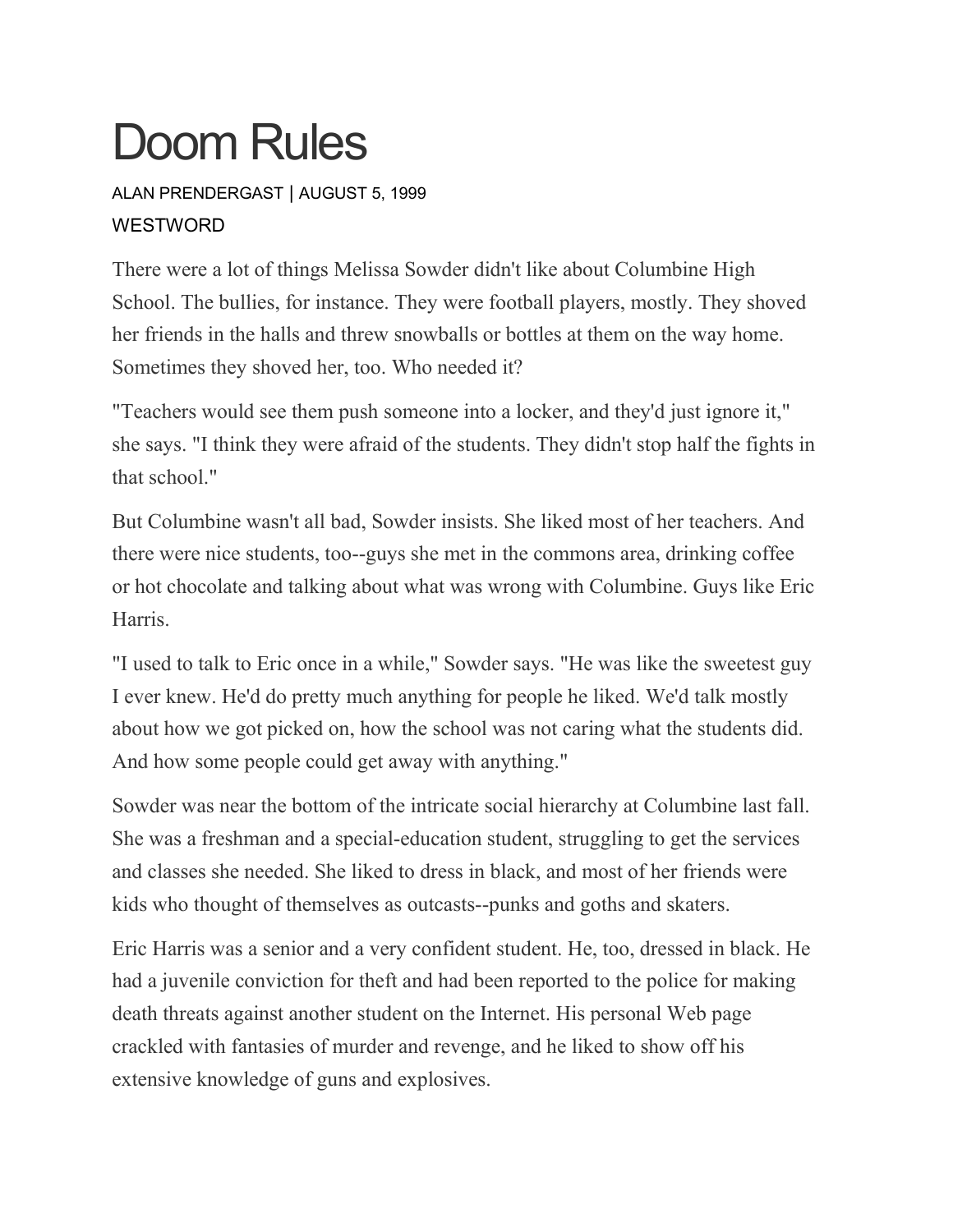Before the world that was Columbine blew up last spring, guess which one of the two attracted more scrutiny from school officials?

Right up until April 20, 1999--the day he and his buddy Dylan Klebold stormed the school, tossing pipe bombs and shooting helpless classmates, killing thirteen and injuring 23 before taking their own lives--Eric Harris was just another scowling face in the crowd. One of the most baffling aspects of the worst school massacre the country has ever seen is how Harris and Klebold's deadly plan went undetected by friends, teachers, administrators--and, apparently, their own parents--until the killings began.

The question becomes even more troubling when you consider how school authorities have dealt with Melissa Sowder, who knew Klebold and Harris only slightly. In her first few weeks at Columbine, Sowder ditched class several times, resulting in a parent conference and restrictions imposed on her ability to leave campus during the day. But when she tried to complain to teachers about harassment by jocks, she was told, "Deal with it," she says.

One day last fall, Sowder was called to the dean's office after she was late to one class. "He asked me what I think about all day at school," Sowder says, "so I told him I thought about blowing up the school. The school made me that angry. He told me I was suspended for a day and called my mom."

Diana Sowder says she spoke to her daughter about speaking and acting responsibly. But she also believes that the school "overreacted" to Melissa's remark, which officials described as a threat. Over the next few months, Melissa Sowder's movements were closely monitored by school staffers, who followed her in the halls and quizzed her if she showed up at school early or stayed late.

Sowder was in the cafeteria when Klebold and Harris began their rampage last April. She escaped unharmed, fleeing with a group of students. When classes for Columbine students resumed at Chatfield High two weeks later, she was summoned to the principal's office and informed that she might prefer homeschooling.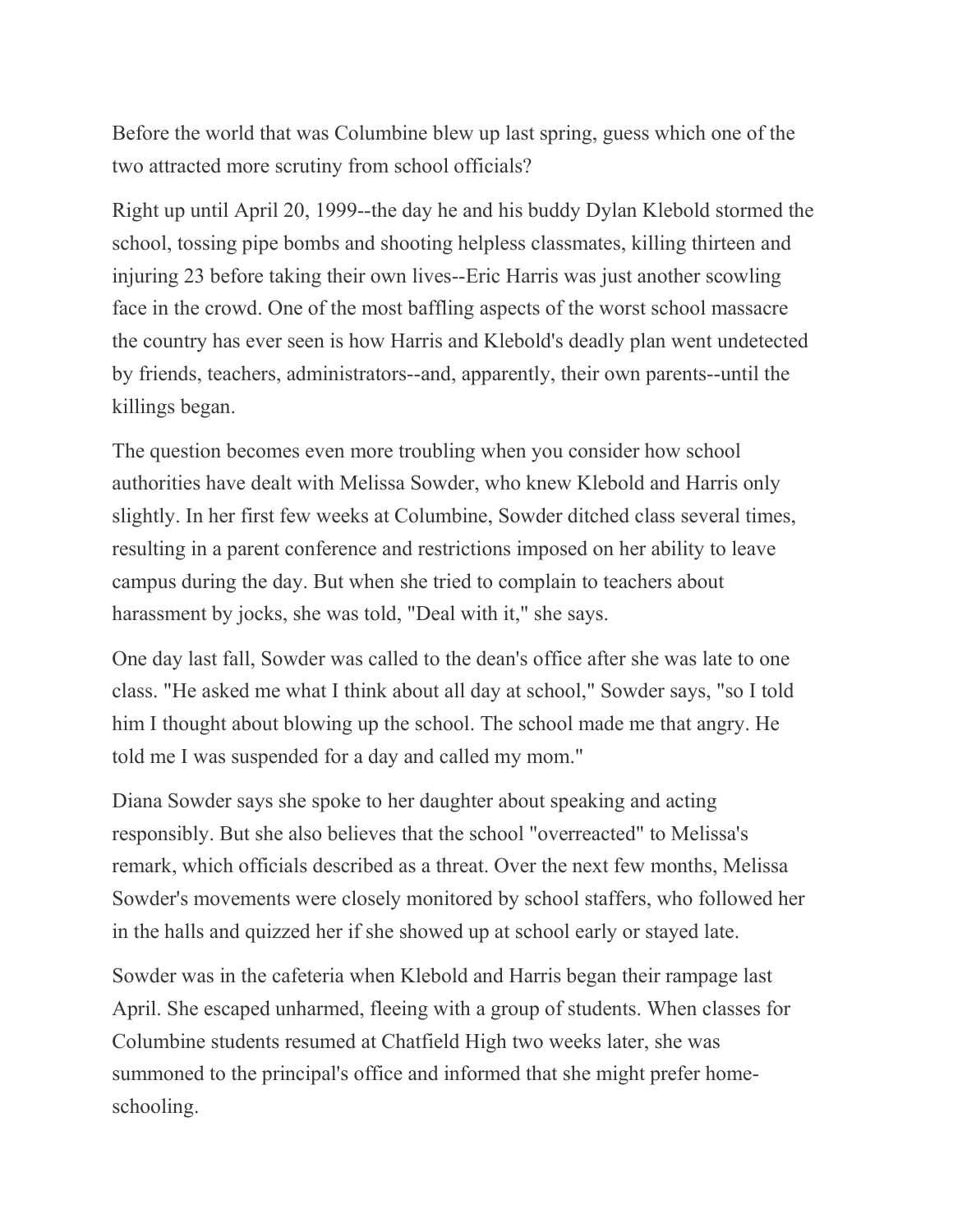"I think they had kind of classified me as a troublemaker," she says. "I told them I felt okay about going back to school."

Columbine officials didn't feel okay about it, though. A counselor in a security officer's uniform followed Sowder from room to room, actually sitting through each class and observing her behavior. On her third day at Chatfield, she made a remark about the shootings to another student. According to Sowder, she'd been greeted warmly for the first time by athletes who'd formerly harassed her, so she said that maybe something positive would come out of the tragedy "because now the jocks will treat us better."

That isn't the way the school's spy system heard it. Relying on a version of the remark passed on by two students to a teacher and then administrators, a school counselor contacted Diana Sowder that day and informed her that her daughter was not to come back to Chatfield. Melissa was being removed from school because she allegedly said that "the kids who died at Columbine deserved it." Melissa denies she said any such thing, and another student who says she was present during the conversation supports her story. Steve and Diana Sowder say that they were given no chance to meet with school officials and that their daughter had no hearing--no opportunity to respond to the accusation or appeal the decision--before she was summarily booted out of school.

Jefferson County School District spokesman Rick Kaufman says he can't comment, for privacy reasons, on disciplinary actions taken against individual students. However, he acknowledges that eighteen students identified as "associates" of Klebold and Harris were offered other options, such as home-schooling, in lieu of completing the semester at Chatfield. Six accepted. After classes resumed, three students were removed from school in separate disciplinary incidents involving "comments" about the shootings.

"We take any such comments, whether they were made in jest or not, very seriously," Kaufman says, "and will do so again this fall. It's no different than someone walking through an airport and saying, 'I'm carrying a bomb.'"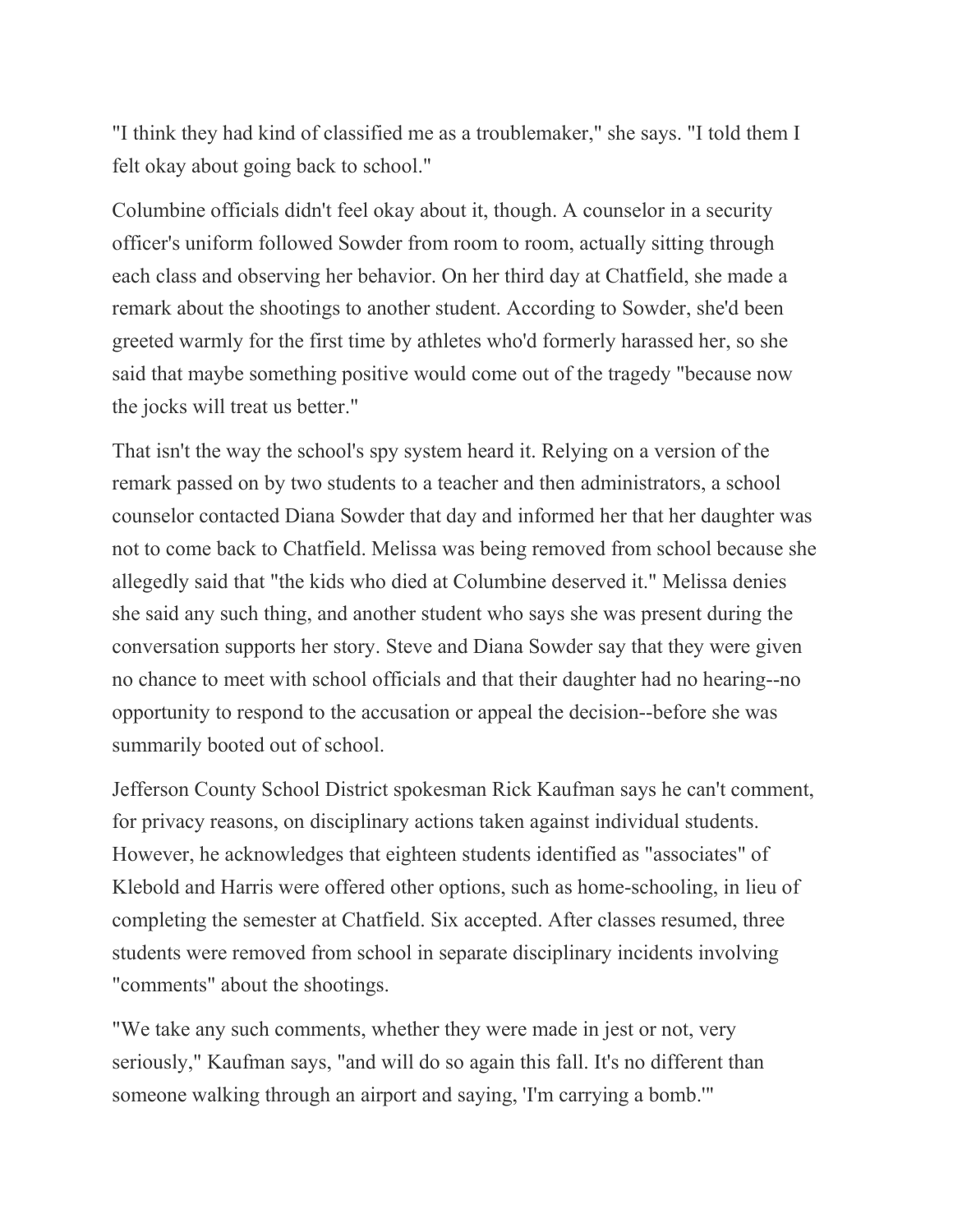Melissa Sowder says she wants to return to Columbine when classes begin August 16, but she has no idea if she will be allowed to do so. Frustrated with school officials' reluctance to meet with them, Steve and Diana Sowder have hired an attorney and are considering a lawsuit against the district over what they regard as the trampling of their daughter's rights. (Editor's note: In the interest of full disclosure, it should be noted that the Sowders' attorney is related to writer Alan Prendergast, who has no personal or financial interest in their case.) Yet their situation is hardly unique. Melissa says that several of her friends have been encouraged not to return to Columbine this fall, too. "I think it's because they're outcasts," she says.

Kaufman responds that he's unaware of any ongoing disciplinary process against any Columbine students. "We can't just tell anyone not to come to school," he says. "Not without following district policy."

Steve Sowder insists that the district isn't following its own rules, much less the law. "The school talks about tolerance and sensitivity, but here were these kids coming back after the shootings, and they weren't providing services," he says. "Instead, they were watching them. What they're saying and what they're doing are two different things."

But mixed signals and contradictory actions may become standard procedure when Columbine opens this month, as administrators try to come to terms with the bloody legacy of last spring. What makes someone so angry that they want to blow up their school? How do you distinguish a real threat from a cry for help? Would tough measures designed to monitor kids more closely--everything from dress codes and closed campuses to anonymous snitch lines and parental inspection of library records--prevent more violence? Or would they simply lead to more persecution of those who think and behave differently?

With Harris and Klebold dead, public outrage over their crimes has been directed at a number of convenient scapegoats: the killers' parents, the gun industry, a pop culture that celebrates killing and trivializes life. Increasingly, though, the wrath of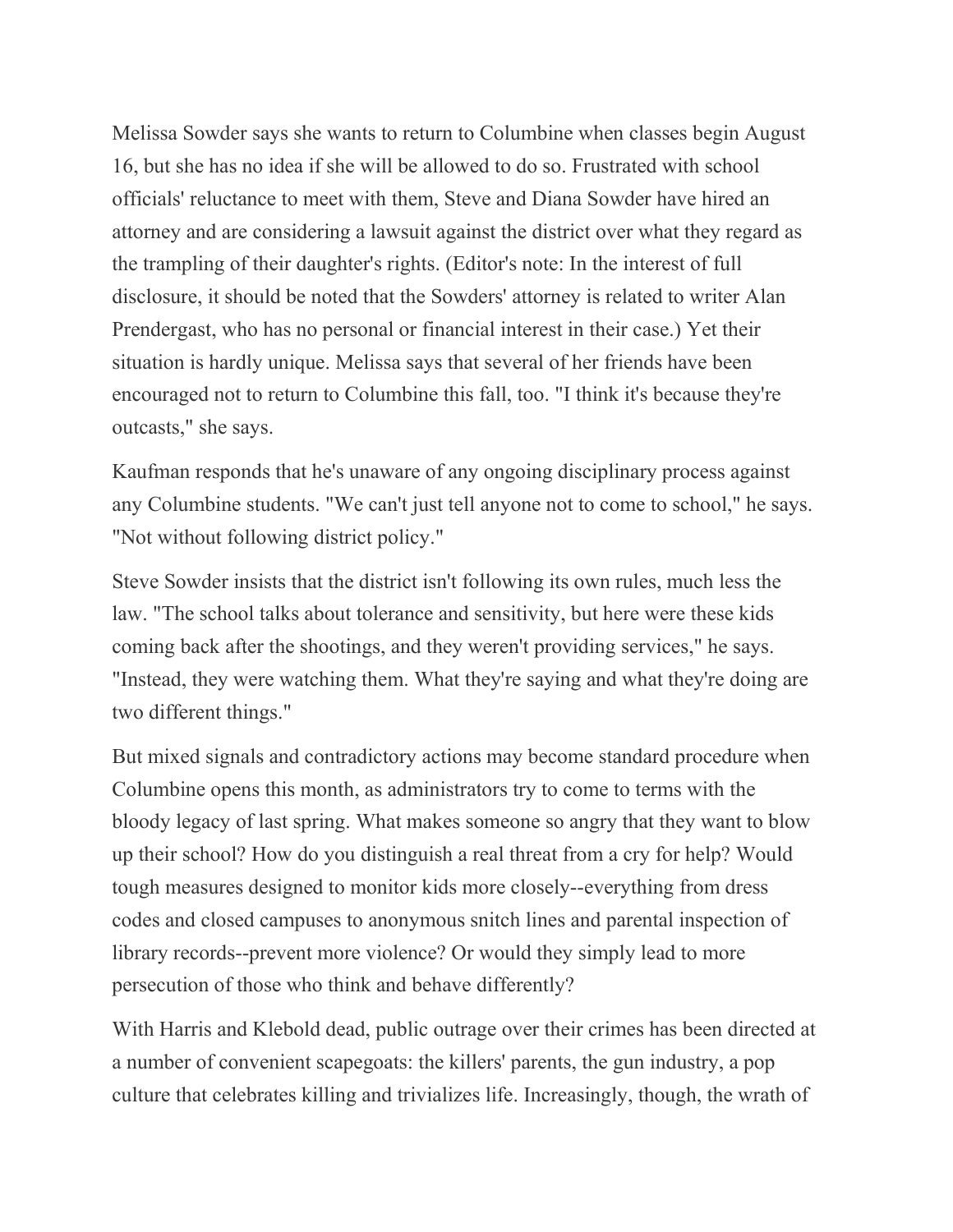many parents is turning to the school district itself. They, too, are wondering: What would make someone hate their school so much that they'd try to blow it up and everyone in it?

There are people who think that school officials ignored pervasive, intolerable harassment of many students by a small group of athletes and that the harassment pushed Klebold and Harris to murder. There are also people who think officials were entirely too permissive in letting violent, deviant groups like the killers and the so-called Trenchcoat Mafia take root in the hallways, spewing hate and threats of murder. Either way, they say, the school system should be held accountable.

"As time goes on, the picture becomes clearer," says Brian Rohrbough, whose fifteen-year-old son, Daniel, was among those killed by Harris and Klebold. "The kids were running the school. There was nothing short of murder that would be challenged. And after watching the school board's response, I'm not sure even that is being challenged."

"I hate the Jeffco schools," says Randy Brown, who went to the police about Harris's death threats against his son Brooks more than a year before the shootings. "The school board is made up of accountants. They care about money and budgets and lawsuits, but they don't care about our kids at all. They want to go on like this didn't happen. They're implementing a program to correct it, but they'll never say they had a problem."

Blasted from all sides, the school district is now trying to appease both the nomore-intolerance and the too-much-tolerance factions. They're scrambling to "bullyproof" the schools and provide what Kaufman calls "diversity-type training" for athletes and their coaches and at the same time vowing to purge the schools of disruptive elements. To date, their efforts have failed to impress their critics. "This isn't a question of love and understanding and everyone will get along," says Rohrbough. "This is a question about what are the boundaries and what happens when you cross them."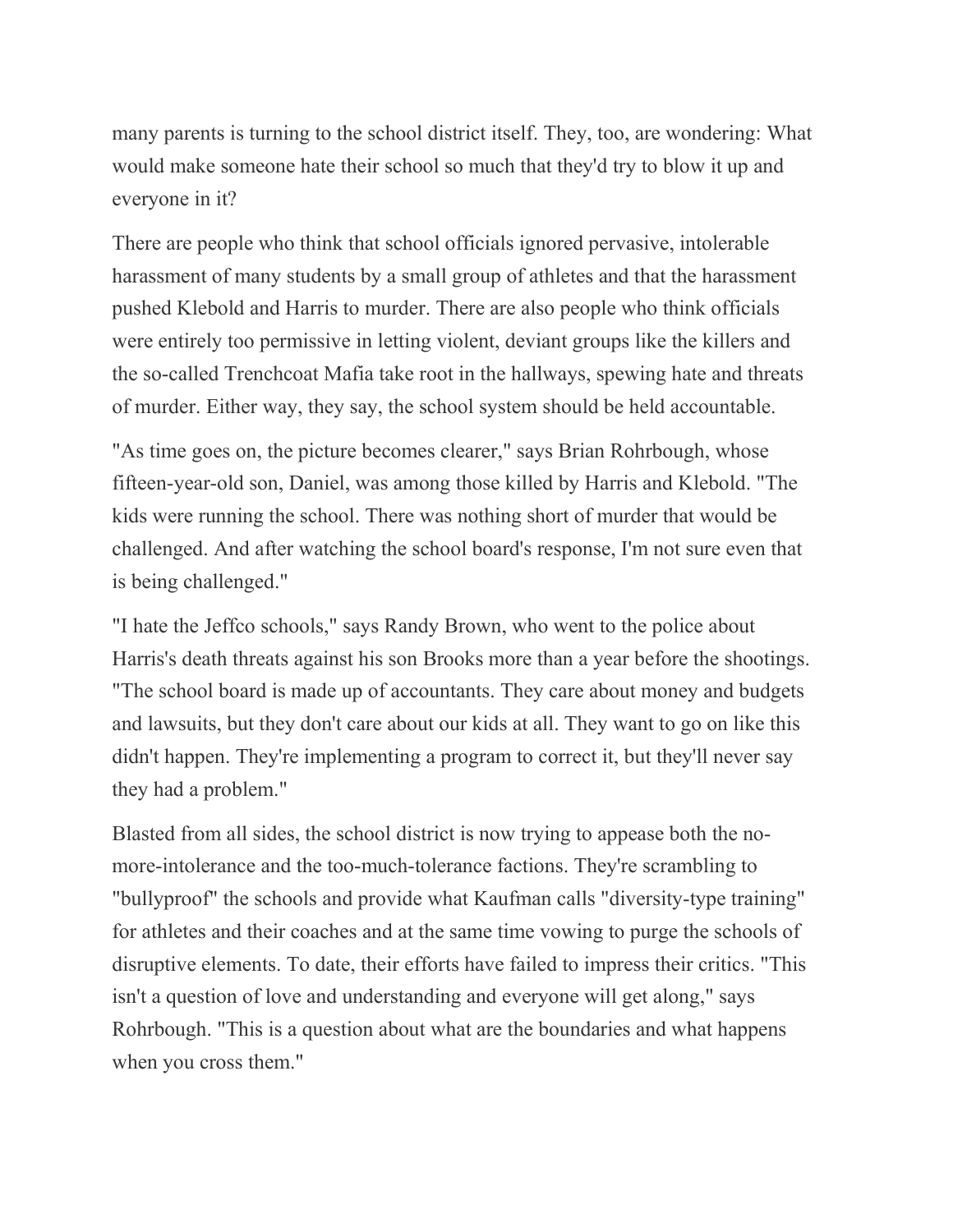To find an effective cure, though, one must first have a grasp of the disease. Many of the proposals kicked around by the school board and a community task force formed in response to the shootings seem to derive from popular impressions of "what went wrong" at Columbine, with little effort to separate fact from media myth. Yet much of what we think we know about Columbine, much of what was reported in the frantic first days of coverage and repeated endlessly since, is wrong. It's a product of overreaching and often sloppy reporting, hysterical and sometimes unreliable sources, misinformation from official sources, or just plain tabloid luridness. Examples:

\* Hours after the onslaught began, an ace investigative reporter at Channel 9/KUSA announced that the Trenchcoat Mafia was a tight-knit "hate group" with national ties.

\* The day after the killings, the Washington Times reported that Klebold and Harris "admired the Gothic scene and Satan worship, sometimes donning makeup in the style of one of their heroes, shock rock star Marilyn Manson. Sometimes they wore swastikas."

\* Two days later, building on a sketchy report in the Denver Post, the New York Post announced that the killers "rehearsed their rampage in a morbid video they made for school," in which a trenchcoated Harris and Klebold pretended to shoot jocks.

\* Just a couple of weeks ago, the Denver Rocky Mountain News reiterated that during the massacre, "Klebold and Harris said they were targeting athletes because they felt they ruled student life and needed to be brought down."

Wrong. Wrong. Wrong. And wrong.

Klebold and Harris were not leaders of a close-knit hate group known as the Trenchcoat Mafia. They didn't make videos of themselves roaming the hallways of Columbine, shooting jocks. They didn't openly sport swastikas, and such attire would hardly have been permitted in their homes--Eric's father, Wayne Harris, is an Air Force veteran, and Dylan's mother, Susan, is Jewish. The boys' allegiance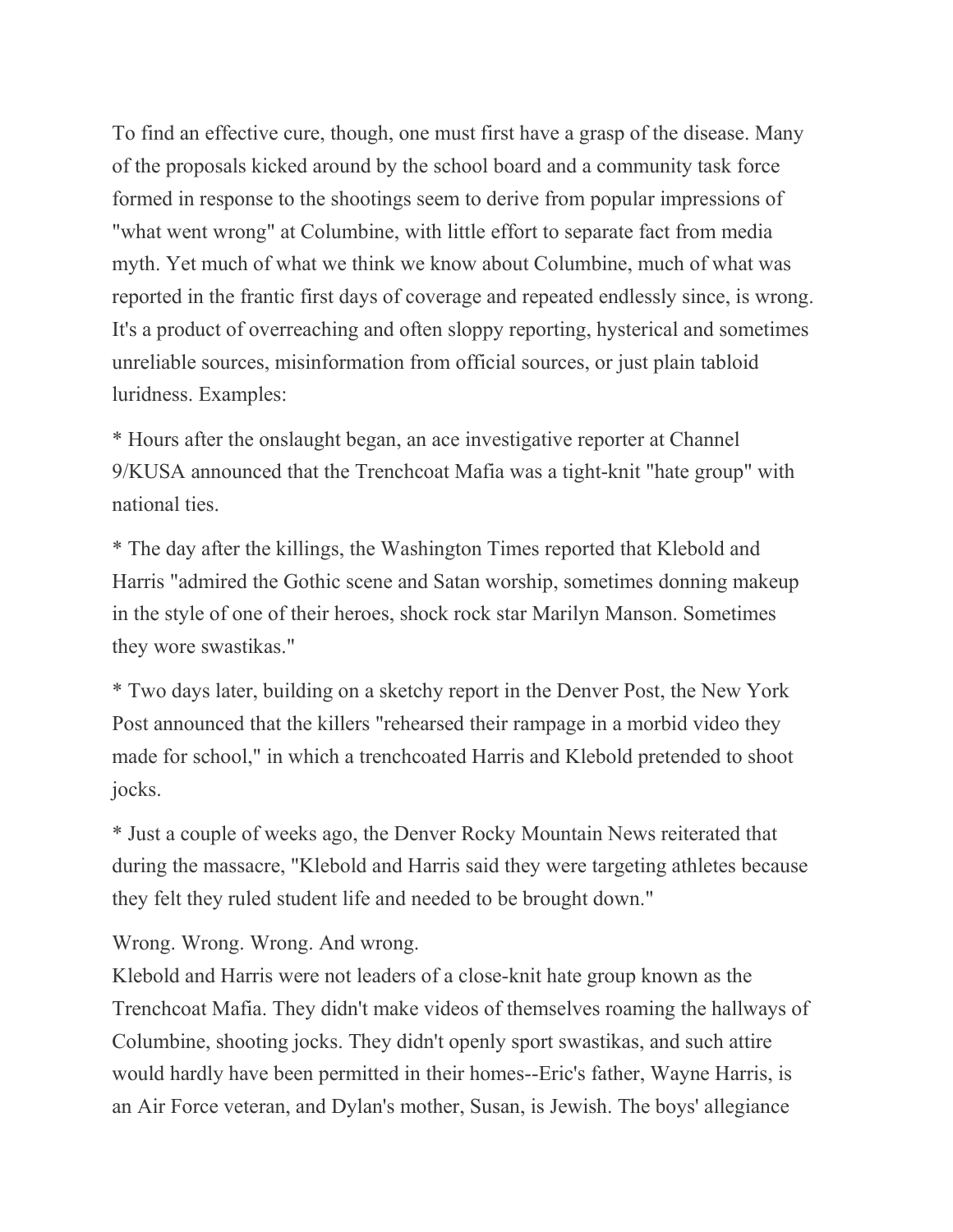was to the German techno-rock band Rammstein, not Marilyn Manson or the goth scene. And while eyewitness accounts do indicate they made remarks about jocks during their killing spree, it's hard to credit the notion that they were targeting anyone in particular on their apocalyptic suicide mission, which investigators believe was supposed to end with a fireball consuming hundreds of lives.

The carnage of April 20 is not a simple parable of humiliation and revenge, nor is it a cautionary tale of a permissive society gone mad. The mass homicide may have more to do with the special culture of Columbine, the world its students inhabited on a daily basis, than school officials will ever acknowledge. The high school that Klebold and Harris sought to destroy was a place of long-simmering resentments and pathology, wrapped in a bright lie of communal achievement and mutual respect. It's a place where teachers and parents were nominally involved but ultimately irrelevant, since adults were easy to fool or ignore. A place where teenagers were encouraged, even badgered, into straitjacketed notions of success, while others plunged into a realm of violent fantasy. A place where, as if by magic, what was considered cool and daring became unspeakably cruel and grotesque.

"People want to find the blame," says parent Victor Good, who knew both killers and their families. "They're not going to find it in any easy place."

### Eric

Like a lot of gawky freshmen, you wonder where you fit in at school. You are a Columbine Rebel, proud and true, but what does that mean?

You lack your brother's bulk and stature. Three years your senior, Kevin is a tight end on the football team, an A student and a varsity man, popular and easygoing. You're nobody. Larger, more confident Rebels shove past you on the way to class, strutting in their letter jackets and white caps, high on hormones and victory. You used to love baseball, but your interest is waning. This is a problem. At Columbine the jocks rule.

You suspect you are smarter than they are. But so what? Every day you still have to wade through that mass of muscle crowding the hallways--plodding, arrogant,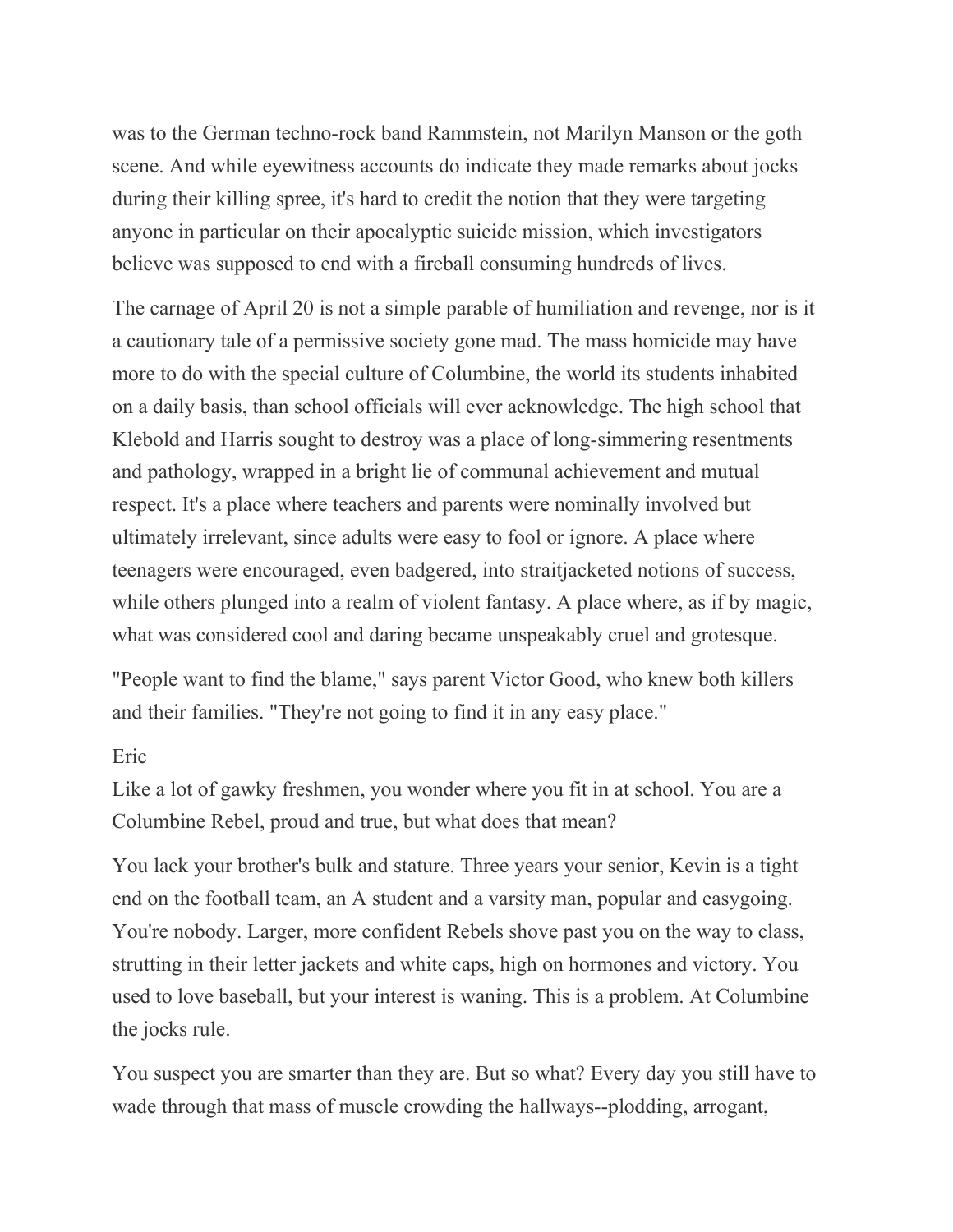contemptuous. So you rant about it on your computer. "YOU KNOW WHAT I HATE? When there is a group of assholes standing in the middle of a hallway or walkway, and they are just STANDING there talking and blocking my fucking way!!!! Get the fuck outa the way or ill bring a friggin sawed-off shotgun to your house and blow your snotty ass head off!!"

The computer is a great comfort. It's another world, one in which you can reinvent yourself, become even more powerful and intimidating than the bully boys you despise. You can hurl your rage into cyberspace, to an audience of faceless strangers, and your own parents will never know--because in this world, adults are clueless. You can do what you want, be what you want.

What you want is blood, and you find it in abundance in the wildly popular computer game Doom. Lots of boys your age vent their frustrations in waste-'emall games like Doom, but you are more deeply entangled in its mysteries than most. Something about it--the vividness of its 3-D graphics and sound effects, the frantic pace, the demand for quick wits and savagery, the game's stoic, fatalistic attitude and all-encompassing mythology of mayhem--speaks to you. It beckons to you like a lover who can show you your true self.

The game is a gory cartoon version of your own situation. You are a badass space Marine dispatched to a distant moon, where invading demons from hell have overrun your platoon and turned your buddies into zombies bent on killing you. The only leatherneck left to defend mankind against the infernal hordes, you're outgunned from the start. But you are resourceful, and you acquire noisier, more devastating weapons as the game progresses. You wipe out the zombie soldiers and the demons who command them as you move on to higher, more intricate levels of carnage.

You master Doom and its even more violent successor, Doom 2. You engage in "deathmatch" versions of the game involving two or more players, vying on a single computer or over the Internet. It isn't enough.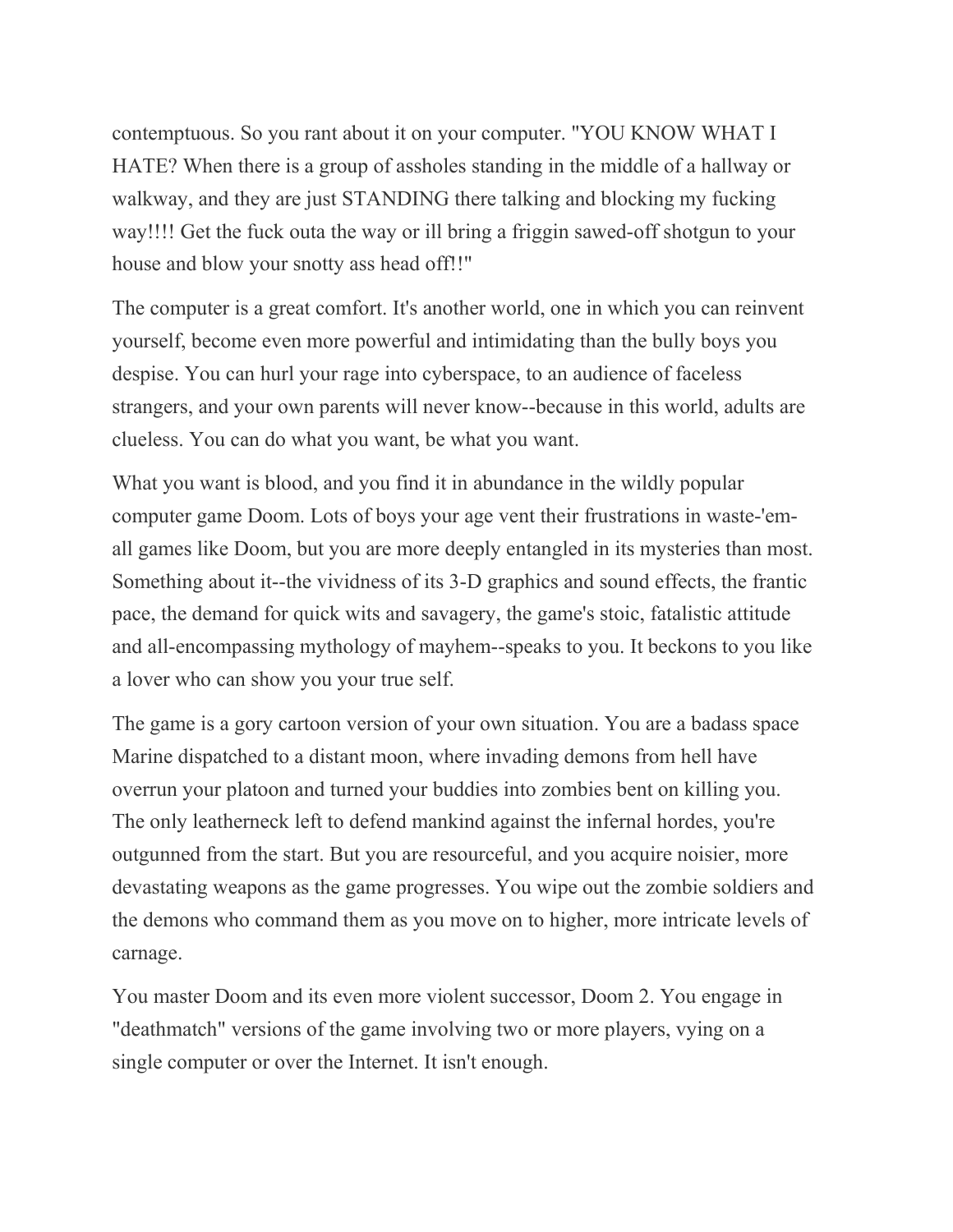You spend long hours in your room designing new levels to the game, called wads, and posting them online for other fanatics to play. You alter the noises that the weapons make, the screams of your victims. Eventually you will design fields of combat that resemble your neighborhood--and, it's rumored, your school.

## It's still not enough.

You hunger for recognition. You slap a plea on the side of a building in one of the wads, urging players to send comments to your e-mail address. "This one took a damn long time to do," you write in the text file attached to another wad, "so send me some bloody credit man!"

By the middle of your sophomore year, you've completed your most sophisticated wad yet, a tricky, brutal, two-level shootout that's many times the size of your previous efforts. It climaxes in an orgy of killing, the screen flooded with hundreds of demons. The player has only two options: engage in a tedious, mechanical ritual of slaughter, or end things quickly by using a cheat command to go into "God mode," in which the player is invincible. (Later, after you are no longer around to bask in the attention, the wad will be reviewed on several Doom Web sites and ridiculed for its amateurishness, its "insipid gameplay" and "Thing overload." One reviewer will compare the experience to "viewing the clown paintings of serial killer John Wayne Gacy.")

In your America Online profile you call yourself Rebldomakr. You list your hobbies as "professional doom and doom2 creator, meeting beautiful females, being cool." Personal quote: "Shut up and shoot it.--Quit whining, it's just a flesh wound--Kill Em AALLLL!!!!"

There is no question now about who you are. You are no longer Eric Harris, pathetic dweeb. You are the Rebel who makes Doom.

Even before the killings sent reporters careening into hyperbole, Columbine had a reputation as the crown jewel of Jefferson County's high schools. Its mean SAT scores are among the highest in the state. Its motto isn't "Shut up and shoot it" but "Stretch for Excellence." A recent, \$13.4 million remodeling job had provided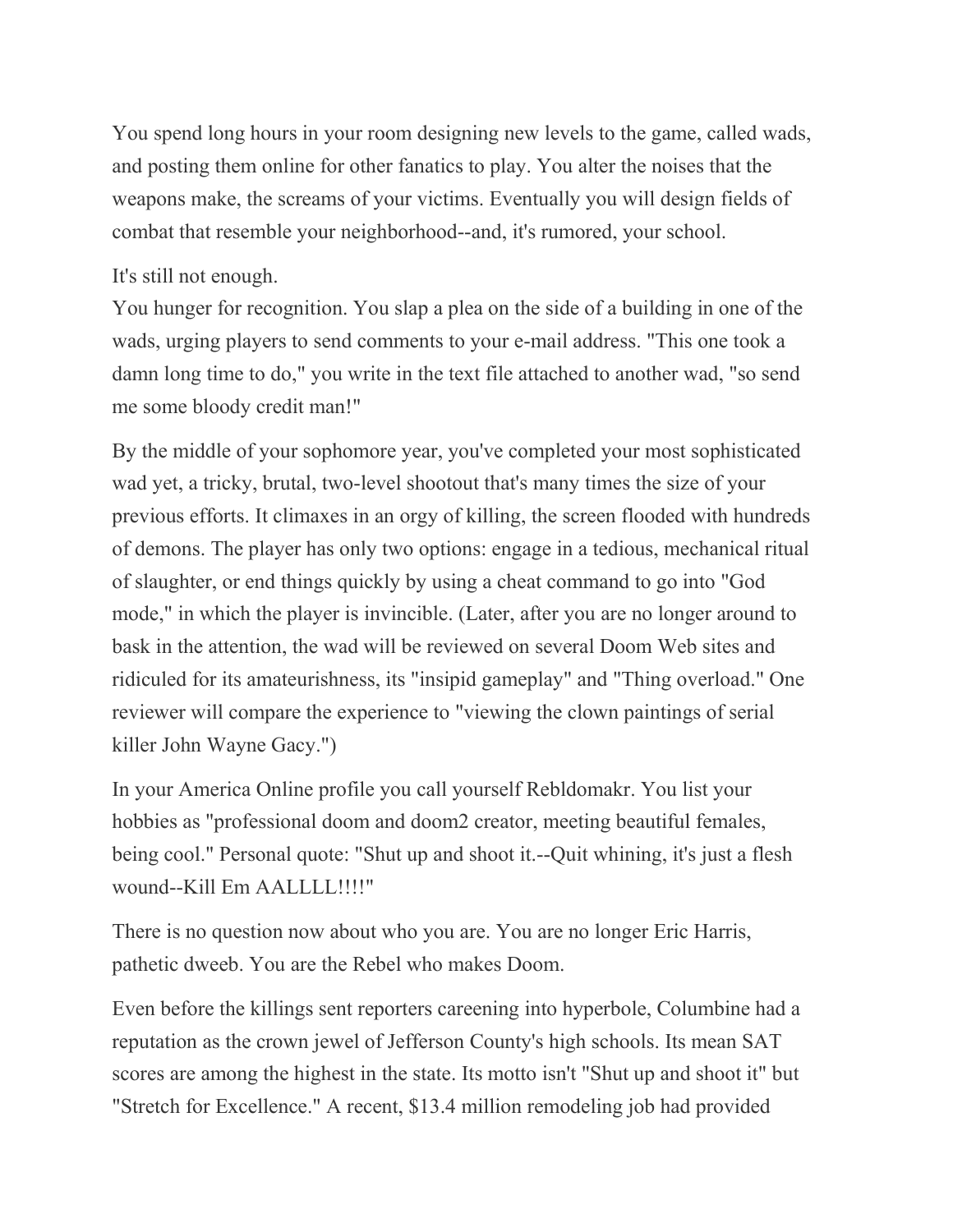gleaming, ultra-modern facilities to go with what the school's fact sheet unabashedly describes as "our long history of excellence in all areas."

Yet in the wake of the massacre, many parents have come to question administrators' pride in the way Columbine operated. The abysmal failure to provide a safe environment for their kids, they say, demonstrates that the school's priorities were haywire.

"For some reason, the world talks about Columbine like it was something great," says Brian Rohrbough. "We have the evidence to show it's the worst school in the United States. I never thought the school was great, but I never thought my son would be murdered there."

At Columbine, stretching for excellence in certain areas--such as football, basketball, baseball, soccer and track--definitely yielded greater rewards than other endeavors. The school won 32 state sports championships in the 1990s, and the trophies and pictures of star athletes were on display in a glass case in the front hallway. There's no comparable shrine honoring scholars, artists, debaters, or other student achievers.

The trophy case is only the most obvious sign of the pervasive jock culture at Columbine. The school's budget for coaches' salaries alone was more than \$138,000 last year, the highest in the district--including a whopping \$20,000 for football. For years, critics say, top athletes enjoyed special parking privileges, received special consideration when class schedules or demands conflicted with practice routines, and were only sporadically disciplined for harassing other students.

A hefty amount of the ten-minute daily broadcast of the Rebel News Network, piped into every classroom during second period, was devoted to the exploits of the teams as they marched toward one championship after another. Last spring, one much-aired skit featured the soccer team, their hair dyed white in solidarity, kicking a ball through the halls and into classrooms. Teachers were expected to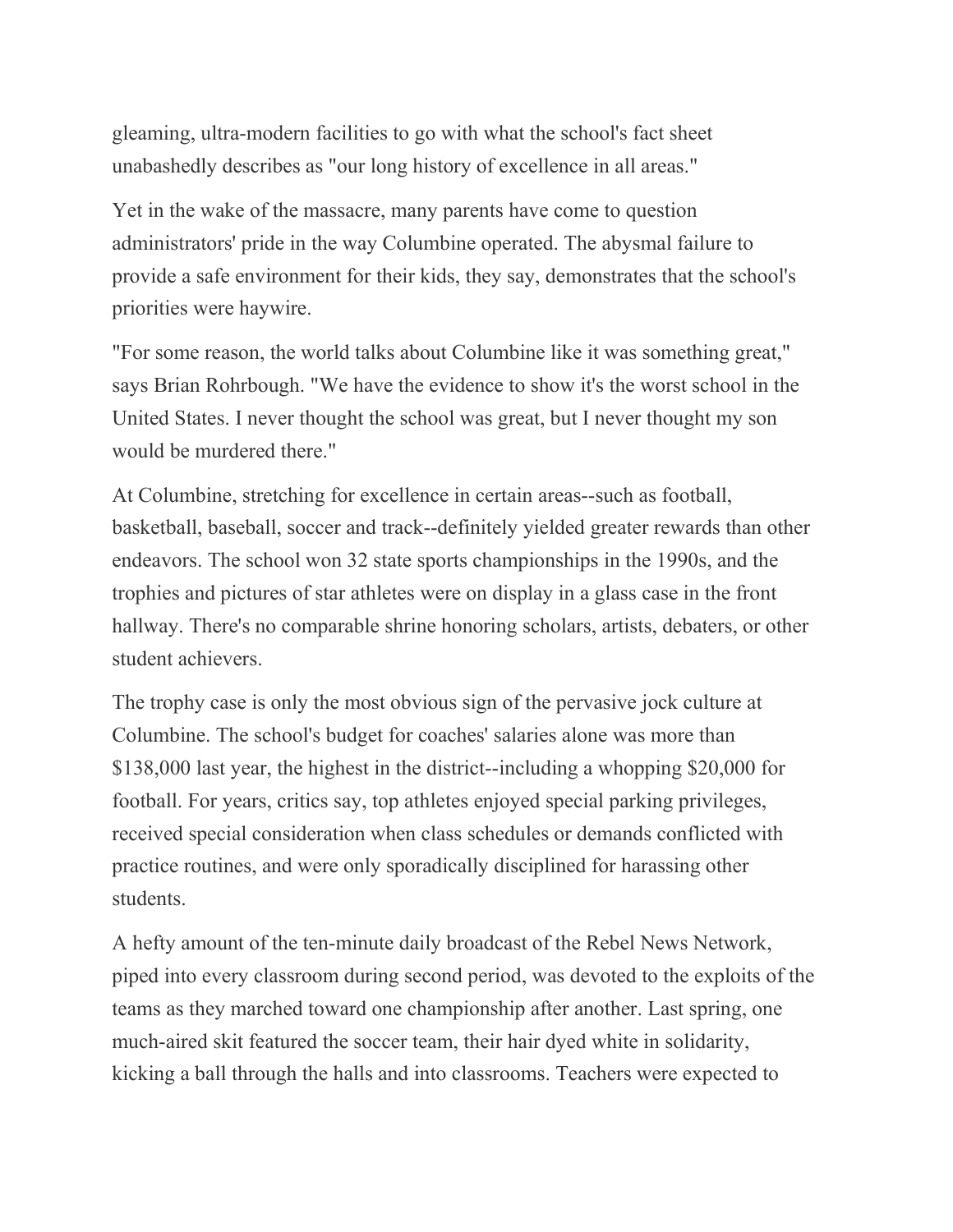gamely put up with such disruptions in the name of school spirit and to cut star players slack in other ways.

"When they had assemblies, that was an opportunity to hero-worship the jocks," says Victor Good, whose stepson, Nathan Dykeman, was a friend of Klebold and Harris. "The kids were not permitted to leave. And the assemblies were always for athletes, never for academics. What the hell is school spirit? Worshiping these other kids?"

Good, the chairman of the Colorado Reform Party, would like to see competitive athletics removed from the schools. Other parents aren't as quick to condemn the entire jock culture, but they do claim that a core group of athletes targeted weaker kids for bullying and ridicule.

"The bullying and harassment went on uncontrolled and throughout the school," insists Randy Brown. "This was a group of twenty kids picking on other kids, and at the bottom of the pile were Eric and Dylan. They got spit on and called 'faggots' and pushed around. Nobody did anything about it. What caused this was the school's failure to enforce their zero-tolerance policy toward harassment."

Stung by media reports about the so-called jock elite, including a scathing article in the Washington Post, school officials have denied any favoritism. A few weeks ago, Columbine principal Frank DeAngelis, a former baseball coach, even went on national television to explain how he once turned in his own son for off-field mischief. Many parents and students involved in the athletics programs also dispute the stories of marauding gangs of jocks assaulting other students at will. There were tensions between jocks and other cliques, they say, as in any school, but the situation had improved since the graduation of a few trouble-prone wrestlers and football players in 1998. (One of the leaders of the tribe, former state wrestling champ Rocky Hoffschneider, had a penchant for expensive cars that would receive special mention in Harris's online list of pet peeves: "LIARS!!! OH GAWWWWWD I HATE LIARS ...Why the fuck must people lie so damn much!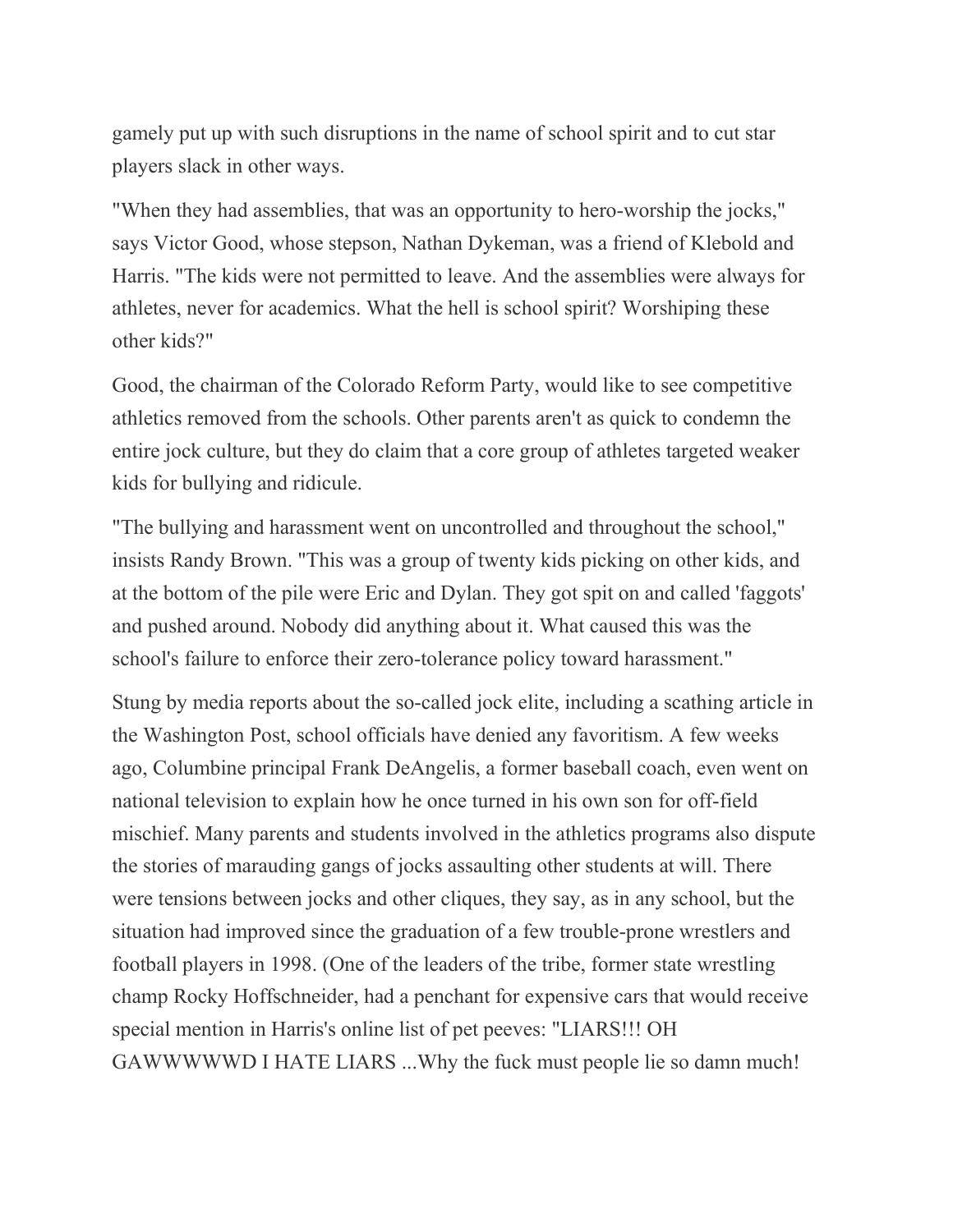Like...My brand new hummer just broke down on the highway when I was going 250 mph.")

"I realize there aren't too many high schools in the country where you have a student who has a Viper and a Humvee," says Darryl Strahl, who's had two sons and two daughters graduate from Columbine over the past nine years. "But that had nothing to do with Columbine. I don't agree that that [bullying] attitude sprouted from or was nourished by Columbine faculty."

In her experience, Strahl says, the coaches at Columbine were also excellent teachers, including DeAngelis--"He taught my sons so much more than baseball," she says. And safety wasn't an issue, not until April 20. "In 1995 there were some kids from another school who came into the parking lot," she recalls. "Before they ever got out of the car, Jeffco [sheriff's officers] was in the parking lot, too. I personally don't have any complaints."

Yet even if actual assaults on students weren't that common, the primacy of the jocks created an atmosphere of intimidation that could be stifling at times. "There is a lot of resentment toward the jocks--and the cheerleaders, if you're a girl," says Sarah Bay, a Columbine student active in debate and theater. "The jocks get help in class, help with their homework. They want that next state championship. I know this happens, and it's not just at Columbine."

Employees of the school district say that the preferential treatment begins at administration headquarters, where rules are sometimes bent to accommodate principals eager to recruit top coaches and keep them happy. Every employee of the district is supposed to undergo fingerprinting and a background check to be hired; that requirement was waived, one source says, in the case of a former NFL player and talk-radio host who's now coaching high school football in Jefferson County. One internal 1997 memo to an employee who questioned the high salary of a particular coach instructs her that if she encounters a situation that she believes to be "in conflict with state law...or district rules, you should continue to question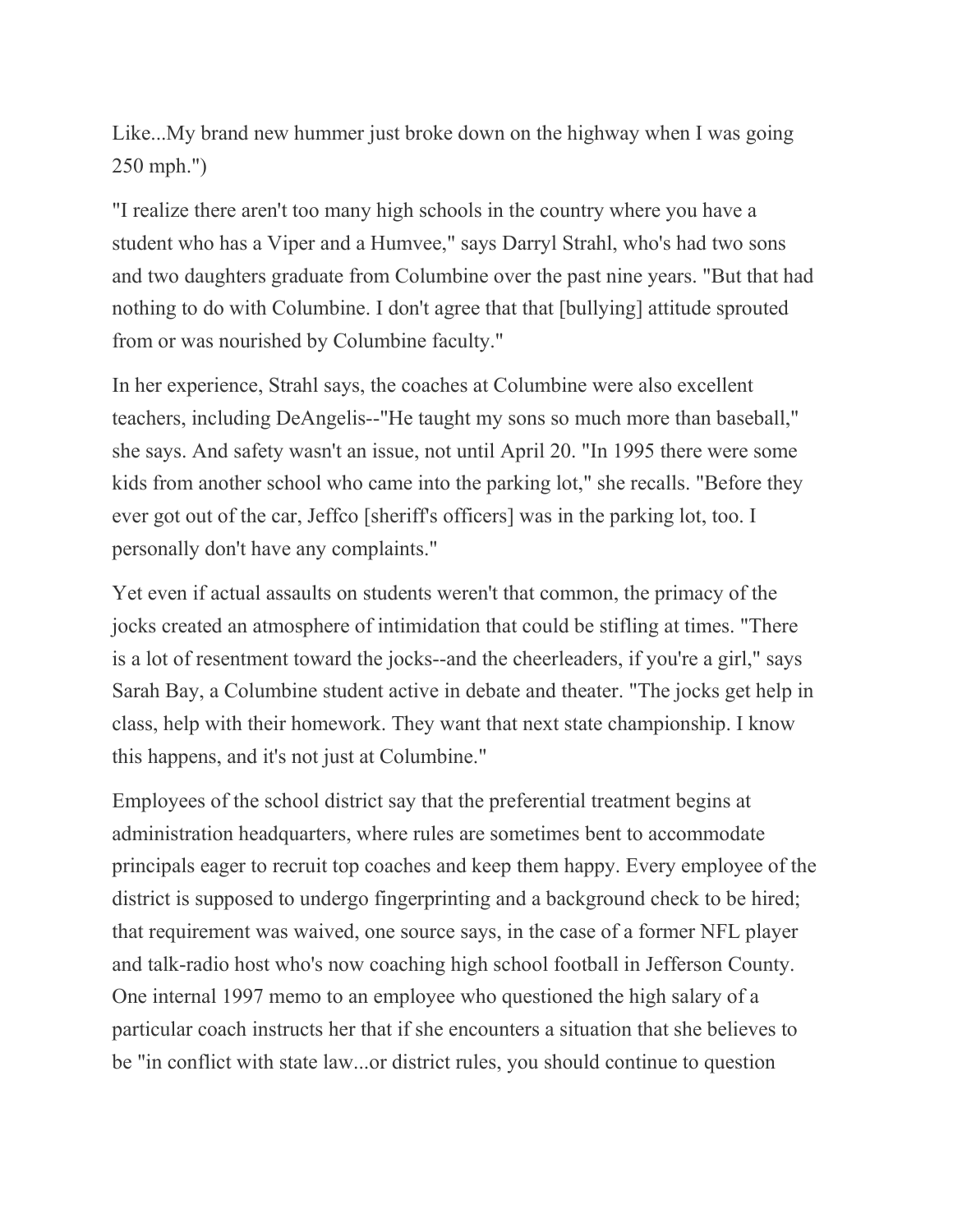athletic directors about the details. However, when a principal makes a decision on any matter, implement his/her directives immediately."

At Columbine, the message that jocks rule seeped into student life in many ways. Randy Brown says that his own son, Brooks, encountered his share of harassment and that teachers stood by while a few athletes continually cut in line in the cafeteria--a show of superiority that also earned comment on Harris's Web site. ("YOU KNOW WHAT I HATE!!!? ASSHOLES THAT CUT!!!!! Why the fuck cant you wait like every other human on earth does. Every fucking line i get into i end up having to wait a fucking hour when there WAS only me and 1 other person in line! Then the queer sucking asshole lets all his\her so called friends cut in behind em! If that happens one more time i will have to start referring to the Anarchists cookbook (bomb section)."

Students who feel bullied are supposed to take their complaints to the staff, particularly the school counselors. Columbine had six of them. But many teenagers are reluctant to take their complaints to adults out of fear of retaliation or of being branded a snitch. In any case, counseling programs throughout the district's high schools had shifted direction in recent years, partly as a matter of survival. During budget cutbacks in the early 1990s, counselors lost their lone full-time representative at administration headquarters, and the position was never restored. At the time of the shooting last April, the district was considering further cuts in the number of counselors at the middle-school level.

"Sometimes we get used as clerical workers or administrative assistants rather than doing the work we're supposed to do," says Clark Bencomo, a counselor at Green Mountain High School and president of the Jefferson County Counselors Association. "In this district, the affective needs of these kids aren't given much priority at all. That's what the community wanted."

In recent years, Bencomo says, the district's counselors were spending more time trying to provide career counseling to the whole student body rather than working with troubled kids. "We focused on getting into the classroom and downplayed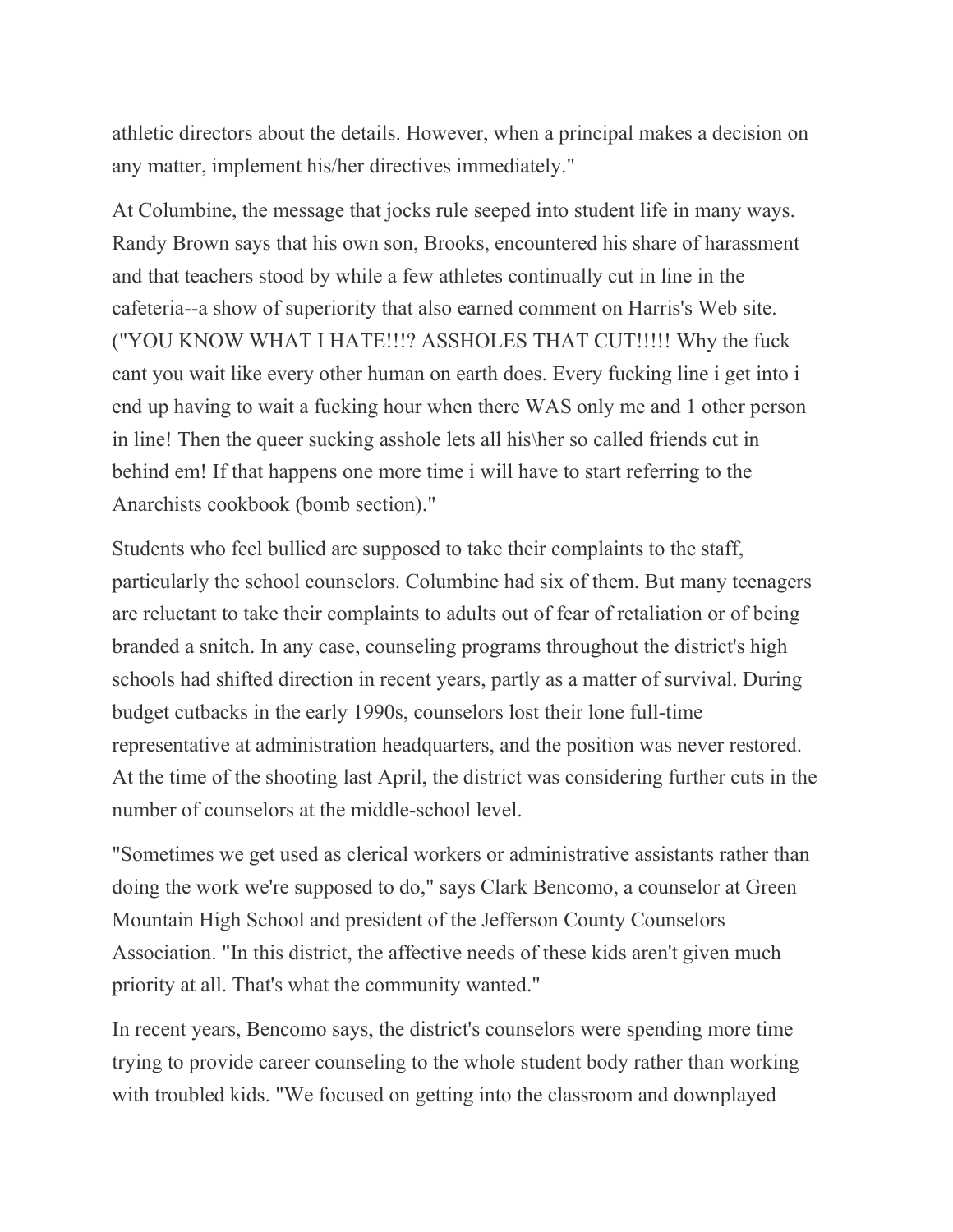some of the social-personal issues," he says. "This tragedy is going to make us reexamine that."

The district has pledged to add more counselors now. Bencomo, of course, thinks it's a smart move. "I've had kids come in who will complain about the jocks mistreating them, particularly the kids with the black fingernail polish, the goth people," he says.

"They say, 'They call us dirts.' These may not all be horrible things, but they add up, and you become disenfranchised."

In the absence of an appeal to adult authority, students figured out their own way of dealing with the oppressive aspects of Columbine. One response was the Trenchcoat Mafia, a haphazard group of nonconformists who took to wearing the jocks' sneering nickname for them as a badge of honor, along with their black dusters. They were geeks and goths, oddballs and losers; only one or two exuded even a faint aura of menace. And they were far more likely to be targeted for ridicule than most students.

Principal DeAngelis has said that he never heard of the Trenchcoat Mafia before April 20--despite the ad they took out in the 1998 yearbook begging others to notice them ("Insanity's healthy!"), despite the fact that several members of the group were suspended, expelled or flunked out that same year. The statement has prompted much eye-rolling among DeAngelis's critics; to them, it's part of an official campaign to deny that anything was less than perfect at Columbine--right up there with the principal's boast that, when investigators searched every locker in the school following the shooting, they failed to turn up any drugs or weapons. ("That he would even say that is pretty amazing to us," says Rohrbough. "Nobody's talking about how many drugs were found in the cars.") Recently DeAngelis told a Denver Rocky Mountain News reporter that he was aware of "some kids wearing black dusters" but not of the harassment claims; yet even his supporters don't understand how an administrator as ubiquitous as DeAngelis, always roaming the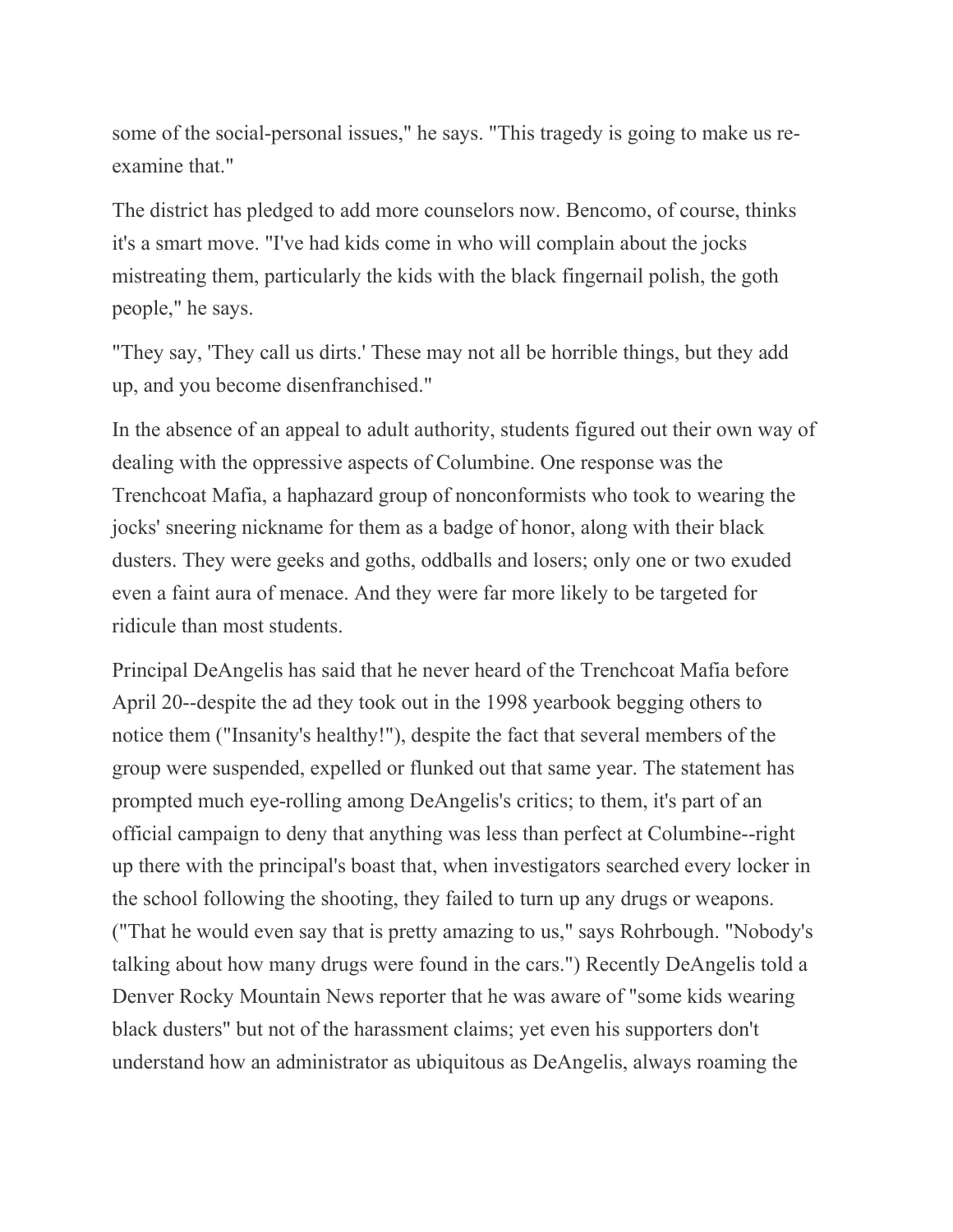halls and dropping in on classes, could fail to take note of such an exhibitionistic crew and ponder what it might mean.

"I can't imagine he wouldn't have noticed eight or nine kids wearing trenchcoats in May," says Strahl.

But the group's seeming invisibility may explain why few people paid any attention to the increasingly bizarre behavior of Klebold and Harris. If school officials weren't particularly interested in the problems of a few purple-haired types--some of whom were chronically ditching school, obsessing on madness and suicide and all but wearing signs around their necks screaming "TROUBLED YOUTH"--then it's unlikely that they would take much notice of other black-coated students.

Klebold and Harris didn't dye their hair or wear makeup; by most accounts, they didn't even adopt the fashion statement of black dusters until last fall, after most of the Trenchcoat crowd had left Columbine. They were not leaders of the group and had only a tenuous relationship to it, through their friendship with one key member. They certainly didn't share the group's desire to revel in their outcast status.

Several students who knew Klebold and Harris as classmates or even as friends have trouble with the notion that they were really outcasts at all. Most of the Columbine population comes from a single middle school, a situation that would seem to encourage long-term friendships and rivalries, yet the school's cliques were actually more fluid than most media reports indicate. Harris kept mostly to himself, but Klebold had a wide range of friends, from skaters and stoners to preps and even jocks.

The two participated in school-spirit skits on the Rebel News Network. Klebold volunteered to do the sound for school plays and one time scrambled to correct a technical problem in order to save a performance by Rachel Scott, who would later become one of the first casualties of April 20. Harris made good grades and got along well with most of his teachers; he presented his composition teacher with a Christmas present last year. Both teenagers may have complained bitterly about the jocks on occasion, but it's possible to conclude that the two actually liked school--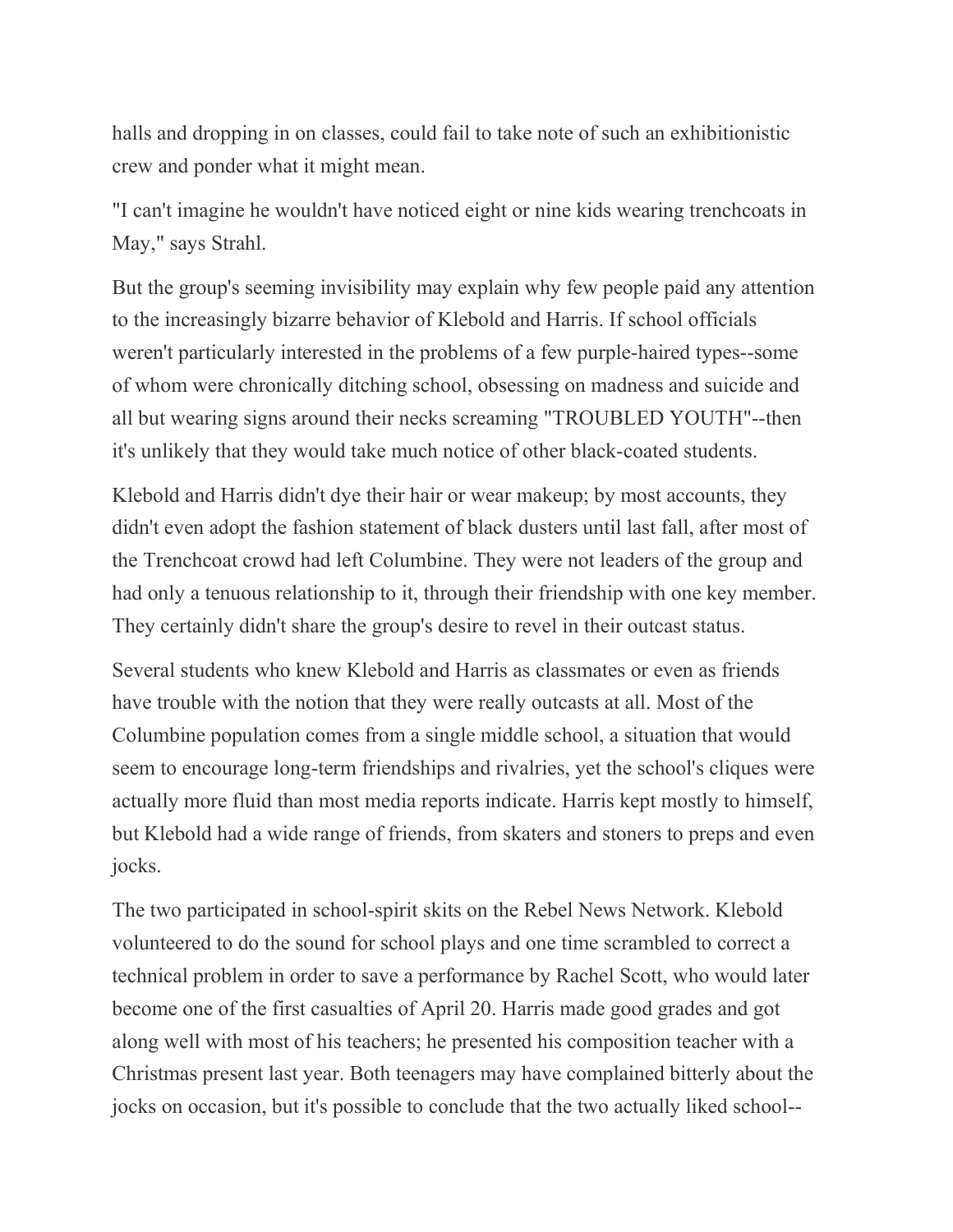# or, at least, certain aspects of it. (From Harris's list: "YOU KNOW WHAT I LOVE!!!? SCHOOL! YOU KNOW WHAT I HATE!!!? SCHOOLWORK!")

"I never saw them being hostile or dissing on other people," says Jeni LaPlante, Darry Strahl's youngest daughter.

LaPlante had several classes with Harris her junior and senior years, as well as a bowling class with Harris and Klebold. Her two closest friends worked with them at Blackjack Pizza, and she frequently went with them to Rock 'n Bowl at Belleview Lanes on weekends. She considered the pair to be "out of the ordinary"- but then, there were a lot of people who were a little unusual at Columbine. She didn't see anything terribly disturbing about them. She continued to think that up until the morning of April 20; she was outside the school when terrified students began pouring out and running for cover.

"I never saw this coming," she says. "It hit me hard, because I didn't ever see a problem at Columbine. It was the all-American school. It had different cliques, but that was also diversity."

Eric Harris, in particular, remains an enigma to LaPlante. He was so...involved in class, always had his hand up. Wouldn't put in his two cents unless nobody else spoke up, but he knew every single answer. Grammar, Shakespeare, class discussion on whatever--he always had an opinion, always was polite about it.

LaPlante asked him why he was putting himself through the grief of college-prep classes when he was planning to enlist in the Marines, and he told her, "I probably won't go." But if he was planning to blow up the school for a year, like people say, why was he working so hard in school? Why was he struggling over a research paper that wasn't due until after April 20? Why was he talking about what he was going to write in his college application essay?

"The only way I can explain it is that he was just two perfectly different people," she says. "What he showed to the rest of the world and what he kept to his garage or his computer were so different."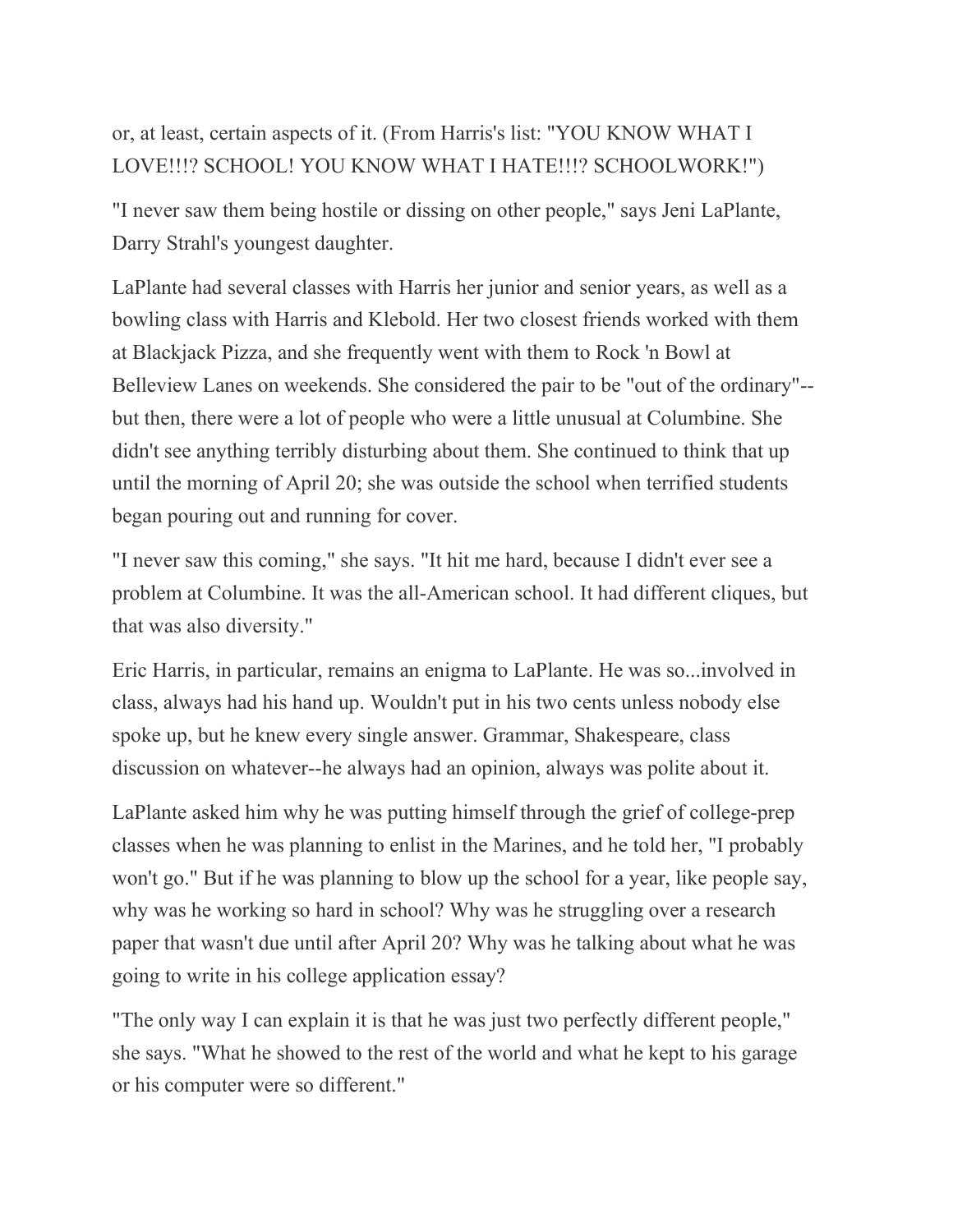A few months before his death, Harris had changed his AOL screen name to Reb Domine--no longer just a Rebel Doommaker, but the Lord of the Rebels. Hobbies: "making fun of you people." Occupation: "senior at CHS and the rest is still unpublished." Personal quote: "its fun being schizophrenic."

That Harris and Klebold were leading a double life is a familiar theme among those who thought they knew them well. "The most horrifying thing is that these kids didn't have the signs they want to point to," says Victor Good, who frequently saw the pair when they visited his stepson. "Eric was always the perfect little gentleman. He seemed more mature than other kids."

Yet there were signs, from the essays they wrote in class to the T-shirts they wore, the random comments about bombs and killing, the pictures with their hands cocked as if cradling a weapon and preparing to shoot the photographer. That these expressions of malevolence seem sinister only in hindsight says a great deal about what passed for normal--or even "out of the ordinary" but readily accepted--at Columbine.

They were hiding in plain sight, perfectly camouflaged in the undercurrent of trash and violence swimming in your average 2,000-student suburban high school. Resentment of jocks? Nobody had a corner on that concession. Videos featuring car crashes and explosions? Finding ways to emulate the special effects of bigbudget action thrillers was part of the challenge of video production classes. (In one video for a marketing class, the pair offered to provide a protection service and simulated shooting someone.) Klebold's interest in Charles Manson? Wild-eyed Charlie has become a popular research topic in high schools nationwide; the shock value alone is worth at least a grade point or two.

Weird T-shirts and an affection for gloom-and-doom rock lyrics? Nothing new here, even though the duo's embrace of one German band's ludicrous paeans to mass murder ("You in the schoolyard/I'm ready to kill and nobody here knows of my loneliness...We announce Doomsday/There will be no mercy/Run, run for your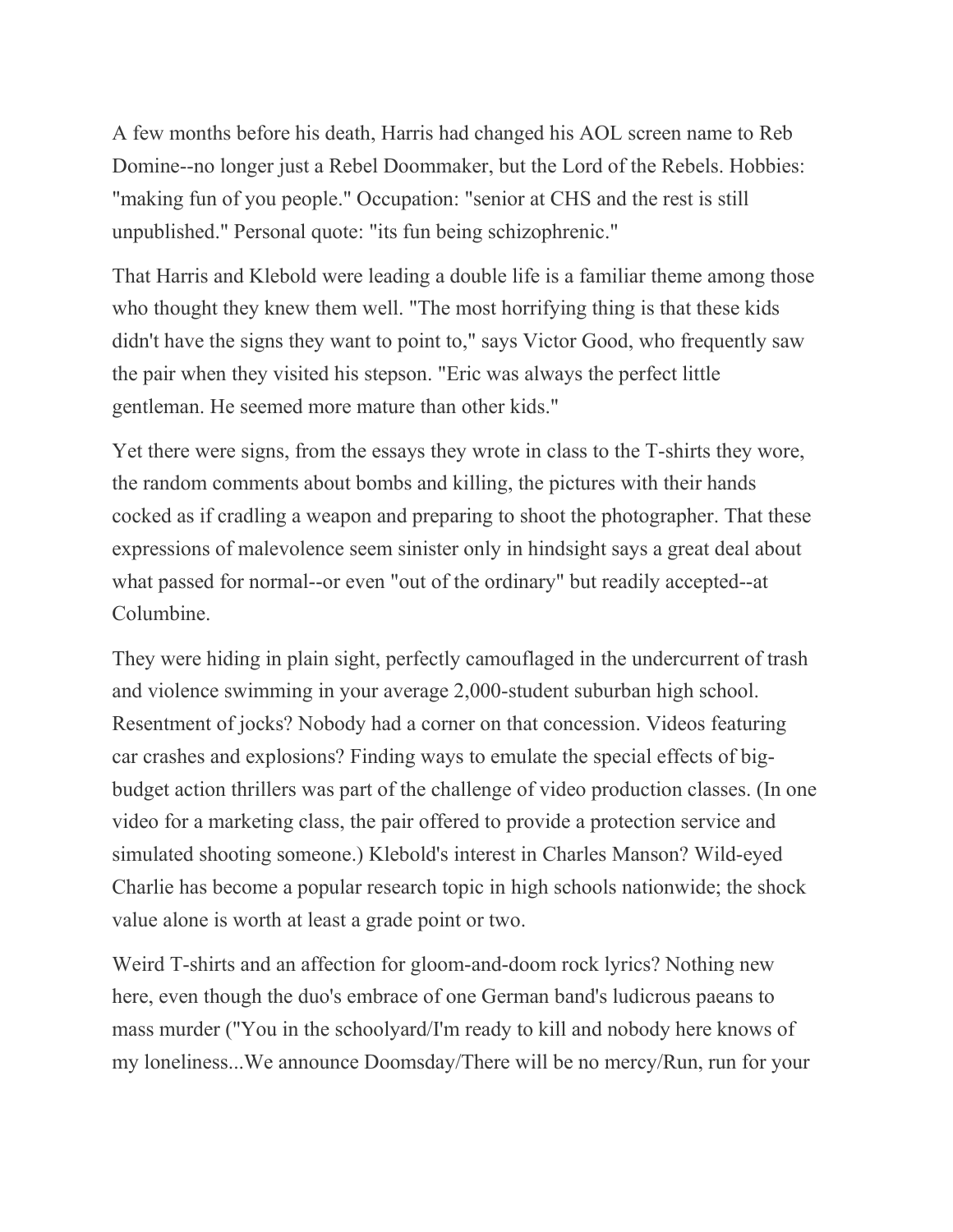lives...You believe killing might be hard/But where are all the dead coming from") was so intense that other kids referred to them as the Rammstein Boyz.

Bragging about coming across bomb instructions on the Internet and coming up with new ways to kill people? Lots of kids talk about stuff like that.

Reportedly, at least one English teacher did find a Klebold short story about a killing so disturbing that she contacted his parents. Harris's parents were notified about a similar story. But these were only stories, the boys insisted. Fantasies. As long as the violence exists only in the mind, who cares? Why not stories about multiple homicides? Stretch for excellence.

In a school full of kids desperate to stand out, two killers in training did not seem remarkable at all.

### Dylan

Sarah Bay: "From the start, I saw Dylan as a follower. If he got an idea from someone that he thought was cool, he'd go along with it, as long as that other person was doing it, too."

Jeni LaPlante: "He did have a lot of anger, but he hid it most of the time. One time in bowling class, he got so pissed he slammed his fist down on the ball return. It freaked me out."

Sarah Bay: "In a way, Dylan's mind was still back in junior high, where girls were yucky and video games were cool and you sort of had this fantasy land you could go to."

Everyone sees you as a follower. True, when it comes to the usual adolescent rites of passage--smoking, drinking, seeking out music obnoxious enough to annoy your parents--you aren't exactly a trendsetter. But when you find something that really fires your brain, you embrace it with enthusiasm. Hence your nickname, borrowed from the magic elixir that produces so many weepy late-night phone conversations with friends: VoDkA.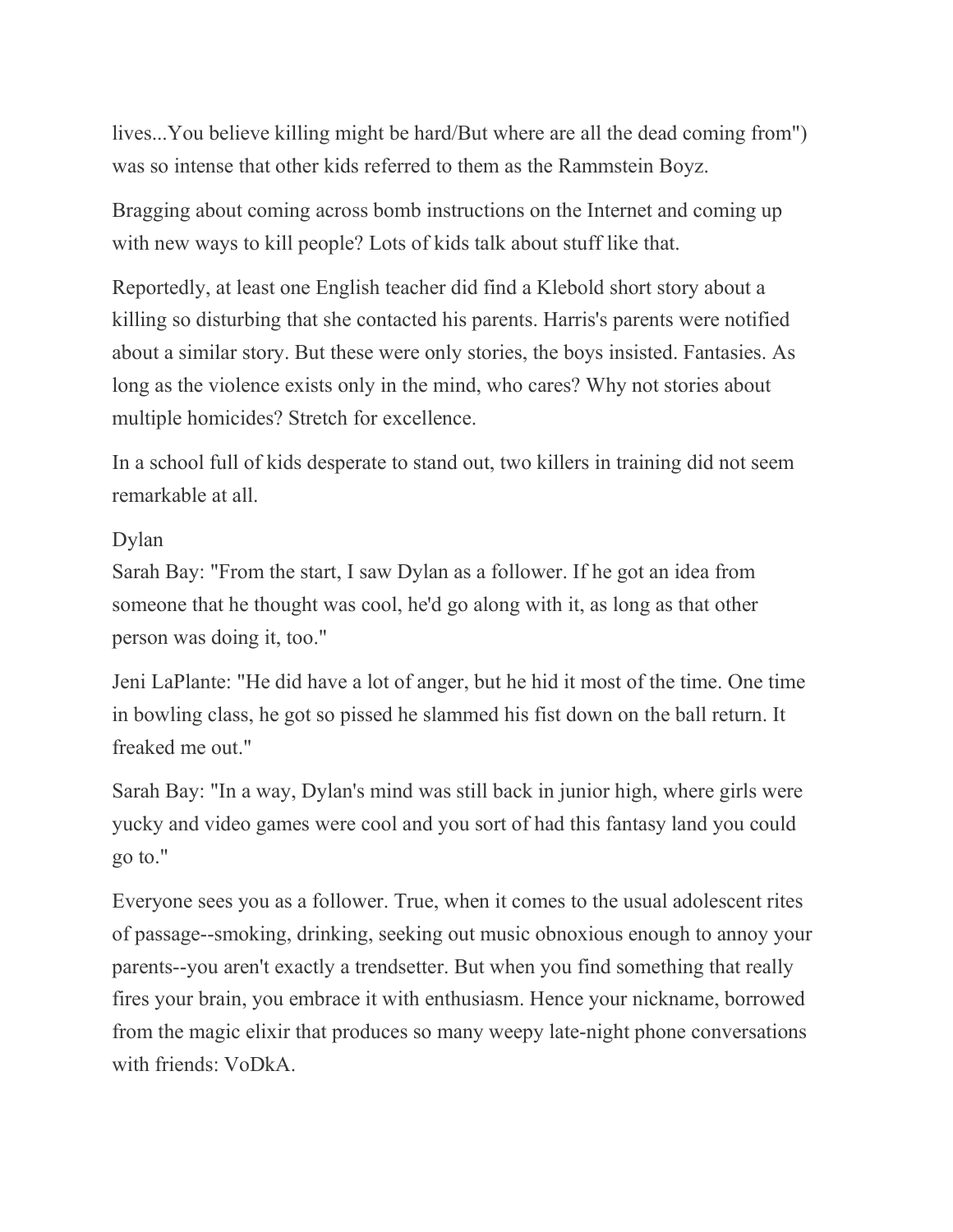People remember that shy, vulnerable, teen-angst side of you, so they make excuses for you. You must have been drawn into Eric's orbit, brainwashed somehow, they say. You did not have that kind of hate in you. Hell, you were still making trades in the fantasy baseball league with Tim Kastle the night before the massacre; hours later, you were waving a TEC-9 at him in a ceiling crawlspace, trying to make up your mind whether to shoot. You must have had some kind of psychotic break to switch from good old Dylan to a head case like that in a matter of hours.

They want it to be simple--little Eric the evil mastermind, and you trailing after him, towering over him, a six-three zombie in a black coat, shades and a turnedaround Boston Red Sox cap--Dr. Rammstein and his monster. They don't understand the bonds between VoDkA and Reb. They don't understand that he needed you as much as you needed him, maybe more so. Like prisoners manacled together, you reinforced each other in your misery. Together you could accomplish things you wouldn't dream of attempting alone.

The relationship begins the way a lot of adolescent friendships do, as a buffer against loneliness and the grim demands of growing up. You play Doom and Quake, cruise the malls, take a lot of the same classes. You cultivate a mutual interest in death-rock and Tarantino movies, ape the casual attitude toward racism and violence that you see on the screen. None of this is terribly unusual, but at some point you recognize something in each other that most of your friends don't share: a boiling rage against your enemies.

The more time you spend in each other's company, the more enemies you seem to have. Other kids call you faggots. They misunderstand. What you are is a two-man terror squad.

"Ok people, im gonna let you in on the big secret of our clan," Reb writes on his Web page. "We aint no god damn stupid ass quake clan! We are more of a gang. We plan out and execute missions. Anyone pisses us off, we do a little deed to their house. Eggs, teepee, superglue, busyboxes, large amounts of fireworks, you name it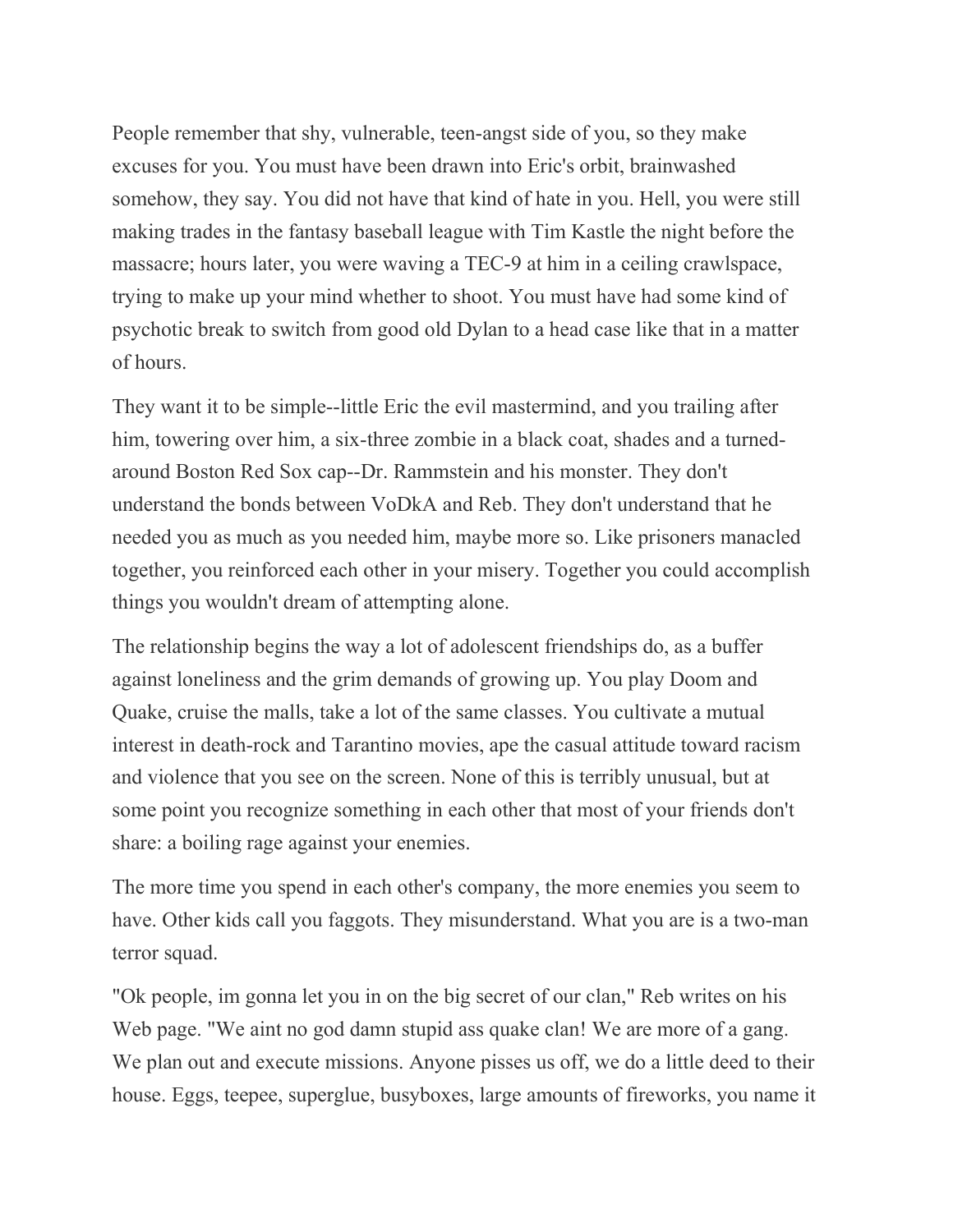and we will probly or already have done it. We have many enimies in our school, therefor we make many missions."

In your junior year of high school you embark on several nighttime raids. Both you and Reb have curfews, but your parents are busy people and it's easy to sneak out. You drive to Wyoming to load up on fireworks, extract the gunpowder and make pipe bombs. You set them off in the fields and ravines surrounding your parents' stunning house in Deer Creek Canyon. The secret is exciting, in part because you share it. It's one more wedge separating the "gang" from everyone else.

In January 1998, the two of you are caught in a field with stolen electronic equipment. This is your first encounter with the legal system, the world of adult laws and adult consequences, and it's a joke. You enter a diversion program, write a letter of apology, pick up trash for no pay, pee in a cup. You are polite to the judge and feed your folks some corn syrup about how much you're learning from all this. Your probation officer sees you as a dreamy slacker who just needs to get cracking: "Dylan is a bright young man...if he is able to tap his potential and become self motivated he should do well in life."

By senior year, the amount of time you spend with Eric Harris would be scary, if it didn't seem so right. You share four classes, work together at Blackjack Pizza, make videos, go bowling and spend long hours on the computer together. Your attachment to him creates inevitable conflicts with your other friends, many of whom you've known much longer than Harris, a relative latecomer to the south Jeffco scene. When you must choose between them, you choose Eric.

Many of your friends are getting into dating now, getting serious with girls. It's one place you can't follow. This social stuntedness is another quality that the two of you share, that isolates you from the rest--but at least Reb had a girlfriend once, before the gang of two was formed, a girl named Tiffany. (When Tiffany broke up with him, Harris staged a fake-suicide scene for her benefit.) You can't score a date to save your life.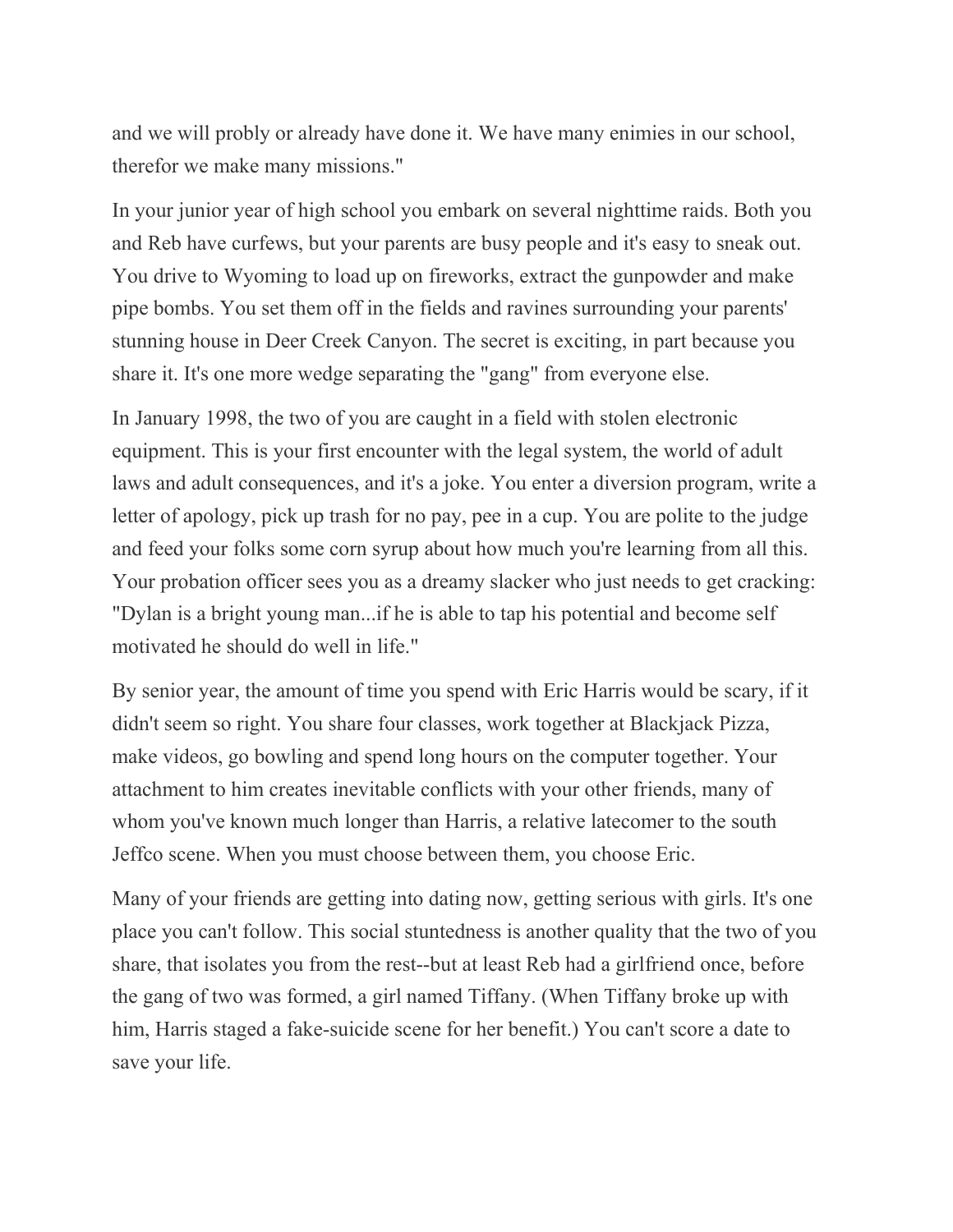A platonic friend, an honors student who likes you so much that she bought guns for you, pleads with you to take her to the prom. Your parents offer you \$250 to go. You agree. For a few hours you're in the social whirl, and Eric Harris is nowhere to be seen. He shows up later, at the after-prom party, with no date.

There is no escape from each other. With all that you know about each other now, all that you share, how can you go your separate ways? People want to say that Eric Harris is the problem. They don't get it.

Graduation is the problem.

Shaking his head, Randy Brown flips through the paperwork connected to a complaint he filed with the Jefferson County Sheriff's Department against Eric Harris more than a year before the shootings at Columbine. He points to an Internet address the deputy wrote down incorrectly and to a street address for Eric Harris that's also wrong.

"This shows how little they investigated this," he says. "We thought this was serious. We changed the exterior lighting on our house because of this. The detective didn't do his job. How big a red flag does a professional need?"

Brown's story, which he has repeated patiently to reporters from around the country, poses an uncomfortable challenge to school and law-enforcement officials. How could they fail to recognize that Eric Harris was dangerous, Brown wonders, when he brought a bundle of red flags to authorities months before the massacre?

Brown's complaint went nowhere. His criticism of the sheriff's office and school administrators has been largely ignored. After the massacre, his oldest son, Brooks, was treated as a possible suspect because he told reporters that Harris warned him away from the school moments before the shooting started. The Browns paid for a private polygraph exam to establish that Brooks had no prior knowledge of the attack. Brooks passed. Sheriff John Stone told reporters he was still "suspicious" of Brooks Brown.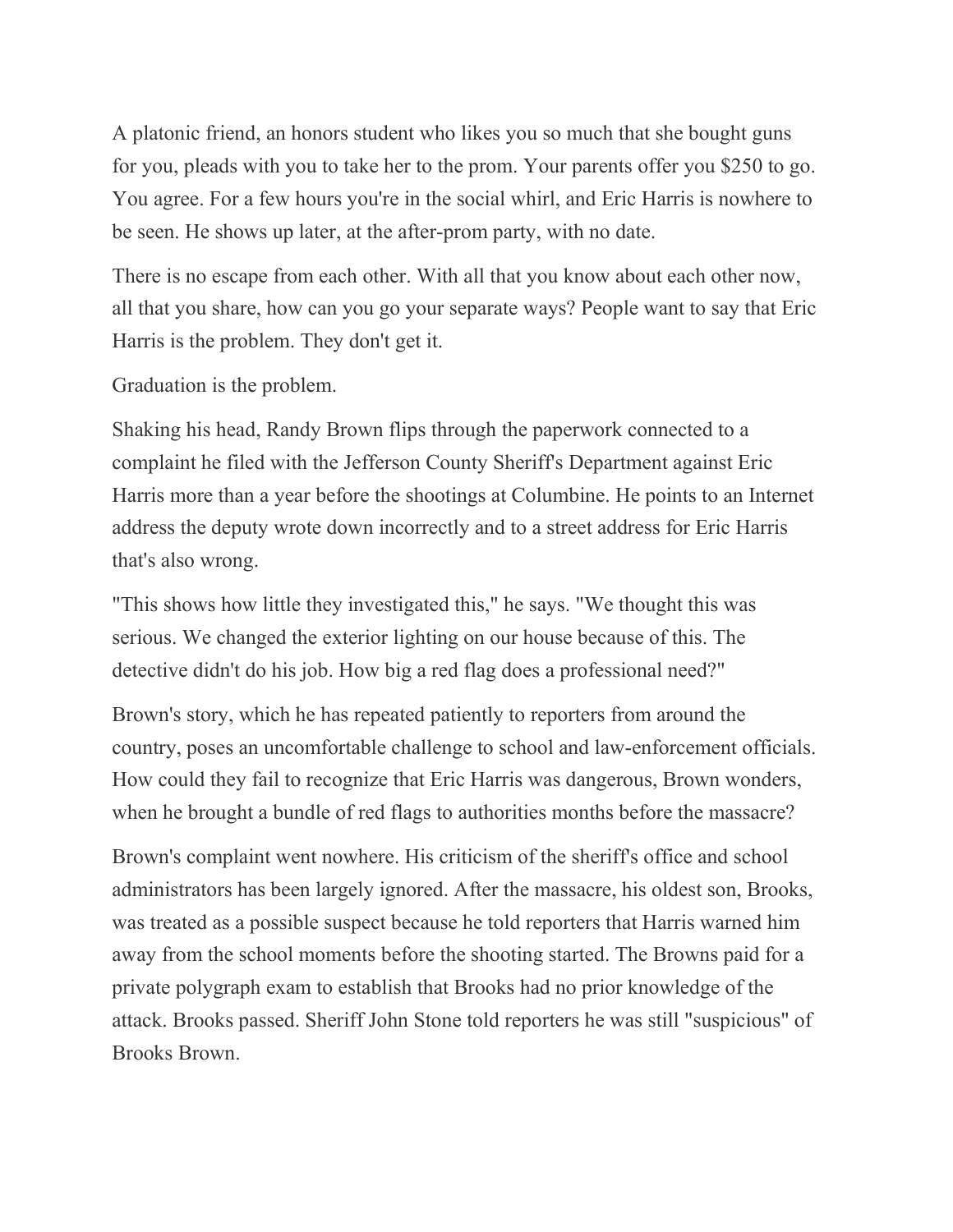Randy Brown has no doubts about his son's innocence. But plenty of people had cause to be suspicious of Eric Harris, he says. They just did nothing about it.

Brooks Brown and Dylan Klebold grew up together. The arrival of Eric Harris, though, gradually began to strain the friendship. Late in 1997 the Browns learned that Harris was attempting to blame the vandalism of a neighbor's house--the same kind of midnight mission that VoDkA and Reb were conducting regularly at that point--on Brooks. But Brooks had an ironclad alibi that night, Randy says; he was grounded.

The Browns told the neighbor of their suspicions about Eric's involvement in the vandalism. Furious, Harris threw a piece of ice at Brooks's car and cracked the windshield. The Browns called the police, and Brooks decided to have a word with Wayne and Kathy Harris.

"Brooks got mad and told his parents everything Eric was doing," Brown says. "Eric's drinking. His sneaking out at night."

Brown recalls that Kathy Harris was "all upset" about her son's behavior--at first. "She called back the next day and said, 'My husband said it's not that serious'--that he basically trusted his son."

Wayne Harris drove Eric to the Brown house and waited in the car while his son offered a begrudging apology. Eric left angrily after Randy's wife, Judy, questioned his sincerity. "He didn't fool my wife, but he fooled me and everybody else," Randy says.

Not long after the windshield fracas, Dylan urged Brooks to check out Eric's Web page. Under the heading "Philosophy" was an unmistakable message.

"I am the law, if you don't like it, you die...Dead people cant do many things, like argue, whine, bitch, complain, narc, rat out, criticize, or even fucking talk. So that's the only way to solve arguments with all you fuckheads out there, I just kill! God I cant wait till I can kill you people...I don't care if I live or die in the shootout, all I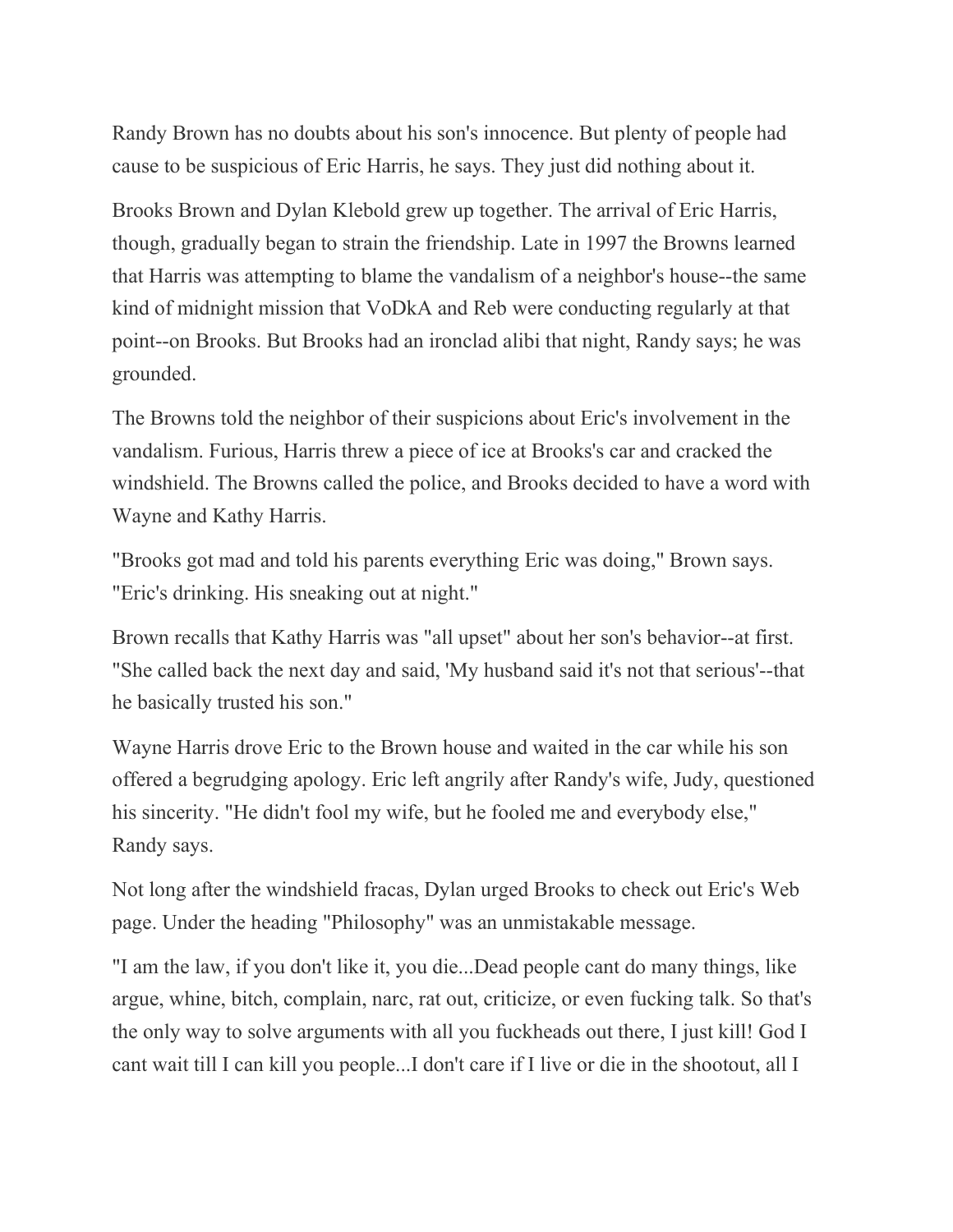want to do is kill and injure as many of you pricks as I can, especially a few people. Like Brooks Brown."

There was more: "You all better fucking hide in your houses because im comin for EVERYONE soon, and i WILL be armed to the fuckin teeth and i WILL shoot to kill and i WILL fucking KILL EVERYTHING! No i am not crazy, crazy is just a word...if you got a problem with my thoughts, come tell me and ill kill you."

Also on the site was a description of pipe bomb missions and one of Eric's Doom wads, the layout designed to resemble the Browns' neighborhood.

The Browns downloaded the materials and contacted the sheriff's office. "We didn't take it to the dad, and I have second-guessed that decision since this happened," Randy says. "We said, 'Look, every time we report this kid, it escalates.' We told them, 'You can't go to Eric directly.' If you go to the school, the stupid counselors bring them into a room and say, 'Eric and Brooks, we see you're having a problem.' That doesn't work with Eric. We were afraid of him, okay? We told them they didn't need to say where they got this information--it's on the Web. They said, 'We don't even know if this is a crime.'"

Much to Brown's dismay, the sheriff's department never interviewed the Harris family about the threat. An investigator couldn't locate Harris's Web site, either because Harris took the material offline or because the address was copied wrong. Several phone calls the Browns made to the investigator went unreturned. Although a copy of the "suspicious incident" report was forwarded to the deputy assigned to Columbine High, no official action was taken as a result.

After the massacre, as news of Brown's report began to make headlines, sheriff's department officials vigorously defended its handling of the case. A computer check had failed to turn up Harris's previous juvenile theft conviction, they said, and Brown's request that investigators not contact various individuals involved in the case, including Brooks and Harris himself, had tied their hands: "Without the ability to speak to a victim or positively identify a suspect, elements of a crime could not be established."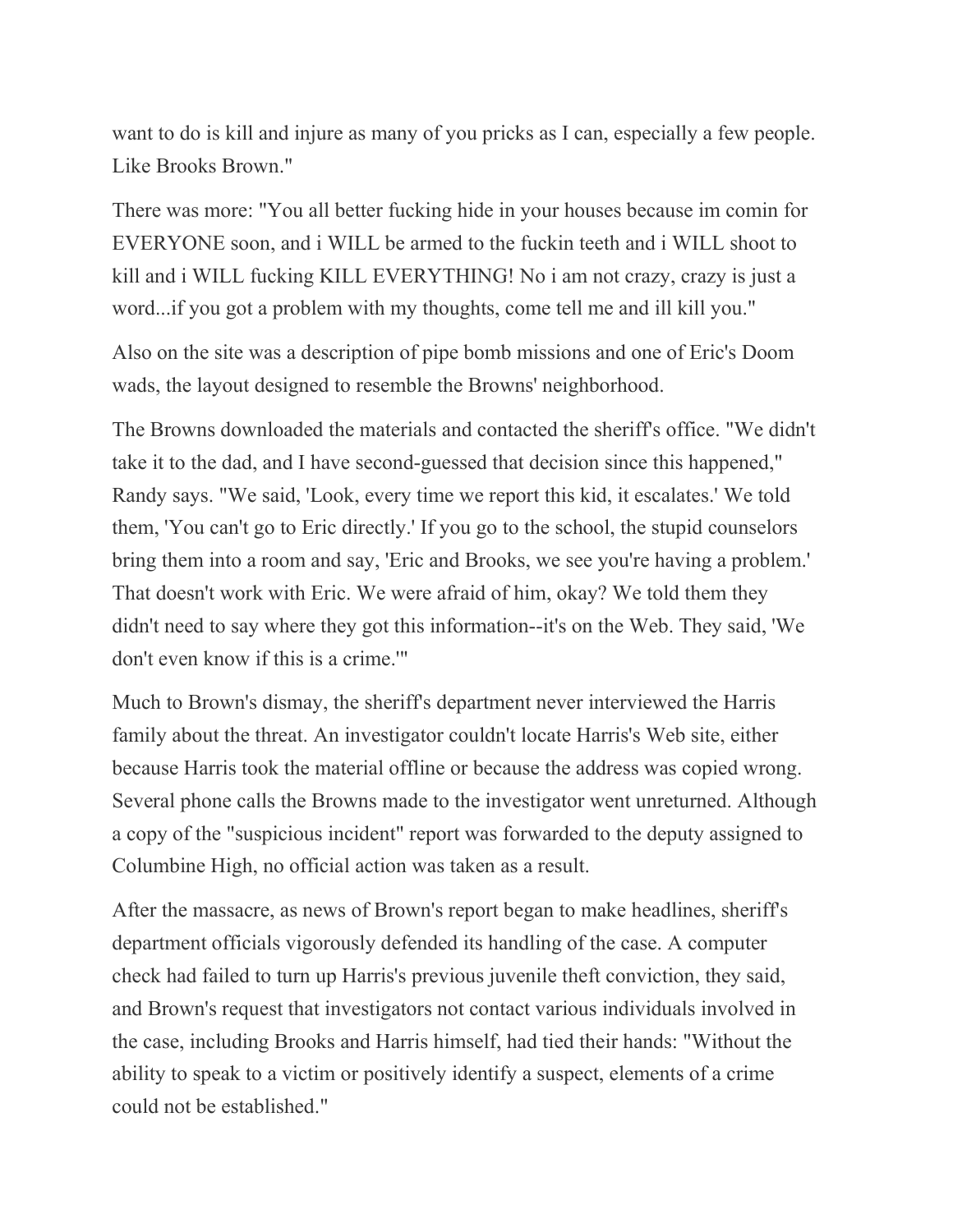Randy Brown says he made no such blanket request. "We didn't want to be contacted? That's absurd," he snaps. "We wanted them to go to Eric's parents. Why would we take it to the police if we didn't want them to do anything?"

Brown also insists that the investigator assigned to the case, John Hicks, told him he already had a file on a juvenile named Eric Harris. Even if the threats and accounts of setting off explosives and vandalizing houses weren't enough to file charges, Brown says, they should have been brought to the attention of school administrators and the people supervising Harris's probation. Such action could have resulted in a search warrant, revocation of probation--or, at the very least, a reassessment of Harris's progress in the anger-management classes required by his juvenile diversion program. ("Eric did a very nice job on Diversion," his supervisor reported. "He impressed me as being very articulate and intelligent.")

Frustrated by official inaction, Brown lived several weeks in anticipation of bad news. "You get used to checking your house for pipe bombs," he says.

Gradually, the sense of danger receded. Brooks was still friends with Dylan Klebold--"There were a lot of kids my kids knew that we worried about, and Dylan wasn't one of them," Brown says--and everyone thought that Dylan might have a "calming effect" on Harris. Two weeks before the shootings, Brooks informed his parents that he'd made a separate peace with Eric, too, that his former nemesis was acting more grown-up these days.

He was also acting more cautious. In the spring of 1998 Harris removed some of the more explicitly violent writings from his Web site--tipped off by Dylan, perhaps, that the Brown family was reading them. He still talked about wanting to blow up the school, but he was careful of his audience. Unlike Melissa Sowder, he didn't make the mistake of saying such things to the dean.

Around the same time, he began to keep a handwritten journal of his plans for an attack on Columbine High. Investigators have released few details about the journal, but it appears to be an evolving manual of possible weapons and tactics, with lists of hated athletes thrown in for good measure--a crash course in applied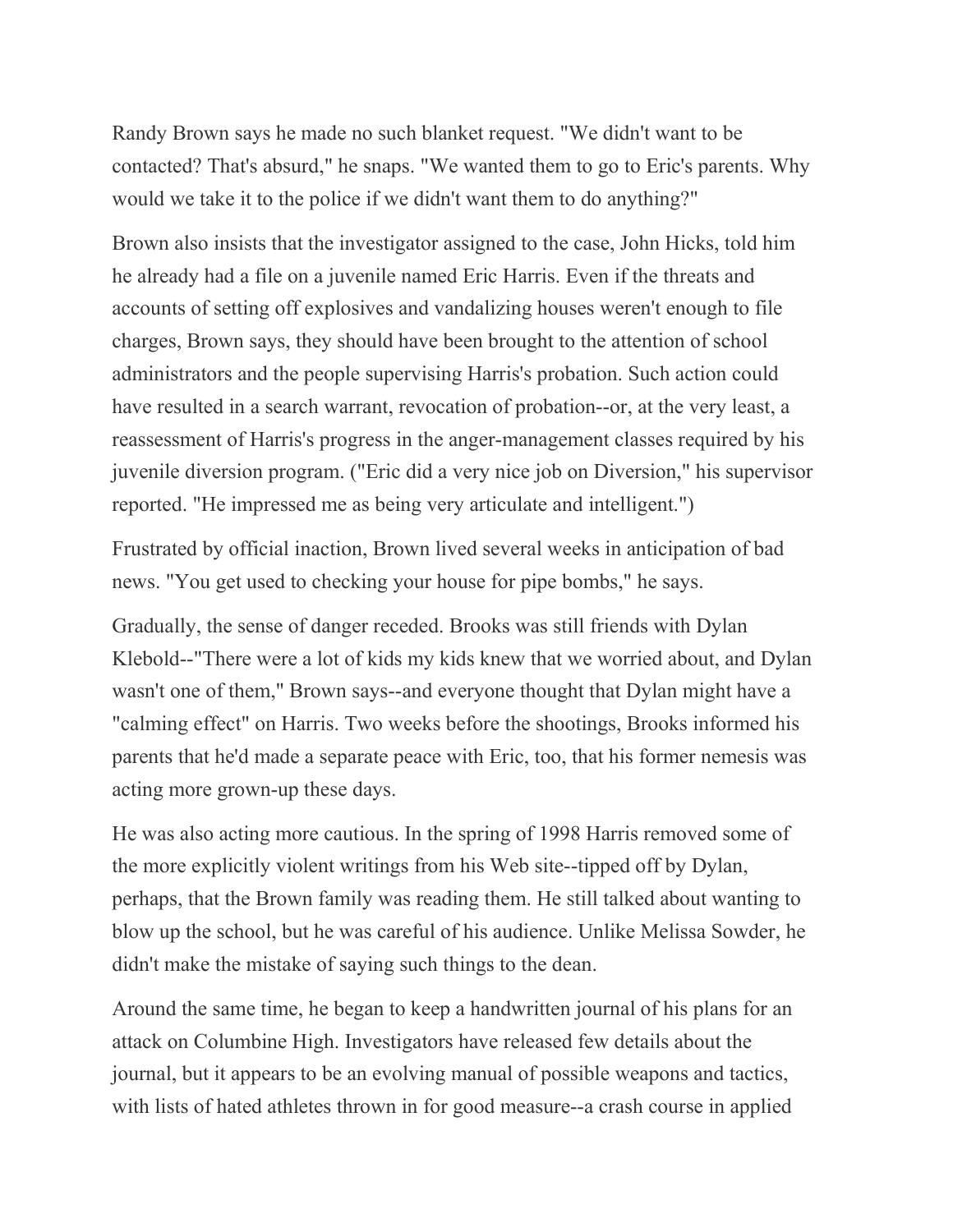Doom. As the months wore on, the imagined carnage became more and more extreme, an exit strategy Reb and VoDkA could embellish upon whenever they'd had a bellyful of bullshit.

One element that appears to be missing from the journal is any clear rationale or motive for the plan. "A lot of it, it's hard to discern fantasy from reality," says Steve Davis, spokesman for the Jefferson County Sheriff's Department. "For example, the part about taking the plane and crashing it into New York City--who knows? We may never know how much of it was an actual plan and how much of it was just talking. I don't think there's any real explanation that we're getting from that diary."

Yet the date chosen for the attack--April 20, Adolf Hitler's birthday--is one kind of explanation. Harris's fascination with Hitler is debatable; he and Klebold may have offered 'Heil Hitler' salutes after bowling strikes, but not often enough to attract much comment. Yet Harris did embrace a kind of social Darwinism any Nazi could appreciate: "YOU KNOW WHAT I LOVE!!!? Natural SELECTION!!!!!!!! God damn its the best thing that ever happened to the Earth. Getting rid of all the stupid and weak orginisms...but its all natural!! YES!"

Harris had a T-shirt that read "Natural Selection." According to some students, he was wearing it the day he died. The fantasy of wiping out the inferior "dumbasses" who got in his way was at the heart of his megalomania. In his inscription of Nathan Dykeman's 1998 yearbook--a seriously deranged note, peppered with lyrics from Rammstien ("God damn not an angel when I die"), references to Doom ("kick some, take some, and get some"), and German phrases proclaiming "No pity" and "I am God"--he offers this piece of advice: "Hey don't follow your dreams or goals or any of that shit. Follow your fucking animal instincts. If it moves, kill it. If it doesn't, burn it."

As the fantasy grew, reality receded. At some point the plan was no longer about revenge against jocks but about taking down the whole school--and themselves with it. There would be no God mode once they started shooting, Harris realized. In what appear to be later writings about the attack, he refers to the event as "NBK"--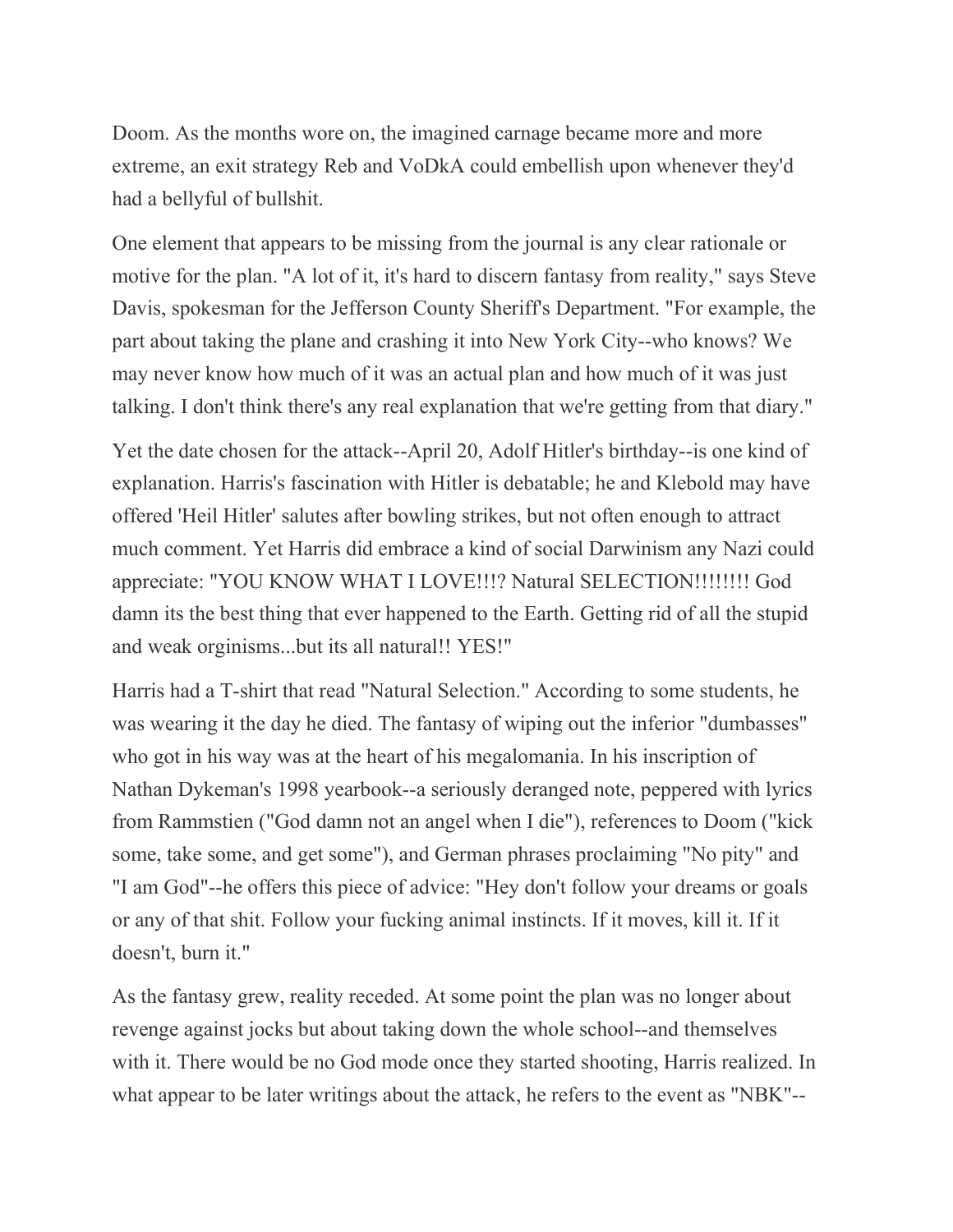possibly a reference to Oliver Stone's Natural Born Killers, a movie about people born to kill--and expresses a fatalistic detachment about what is to come.

One document, consisting of three pages about building and storing pipe bombs, was obtained by several Web surfers from Harris's site within hours of the attack, before America Online took down the account. Investigators won't confirm its authenticity, but several internal clues suggest it is Harris's own writing. In discussing ways to add shrapnel to the bombs, the author writes, "I am not sure that method works. I did try it on the Delta batch, and since they won't be used until NBK it'll be kind of hard to report the results. You might try asking the survivors if they got a good look at the bomb before it went off and then the remains!"

Several people who knew Klebold and Harris have suggested that something must have happened in the last few weeks of their lives--Harris's rejection by the Marines or being turned down by three girls he asked to the prom, perhaps--that prompted them to carry out their fantasy of doom. Yet the tangible preparations for NBK, including buying guns and training with them, building bombs and figuring out ways to conceal them in their dusters, had been going on for months. And the rumblings Harris was posting on his Web page and scratching in people's yearbooks a year ahead of time can't be dismissed as mere posturing; these are the works of someone already losing his way back to a world where other people might matter.

He may not have been the only member of the Harris household fighting a losing battle with reality. According to Nathan Dykeman, who sold his story to the National Enquirer and then claimed that the tabloid distorted many details, Wayne Harris found a pipe bomb in Eric's room last year, possibly as a result of his conversation with Brooks Brown. Whatever punishment Harris may have meted out to his son--who was already on probation, taking anti-depressants and seeing a psychiatrist--it didn't include calling the police.

### April 20, 1999

They shot one young man in the back as he tried to run away, shot another in the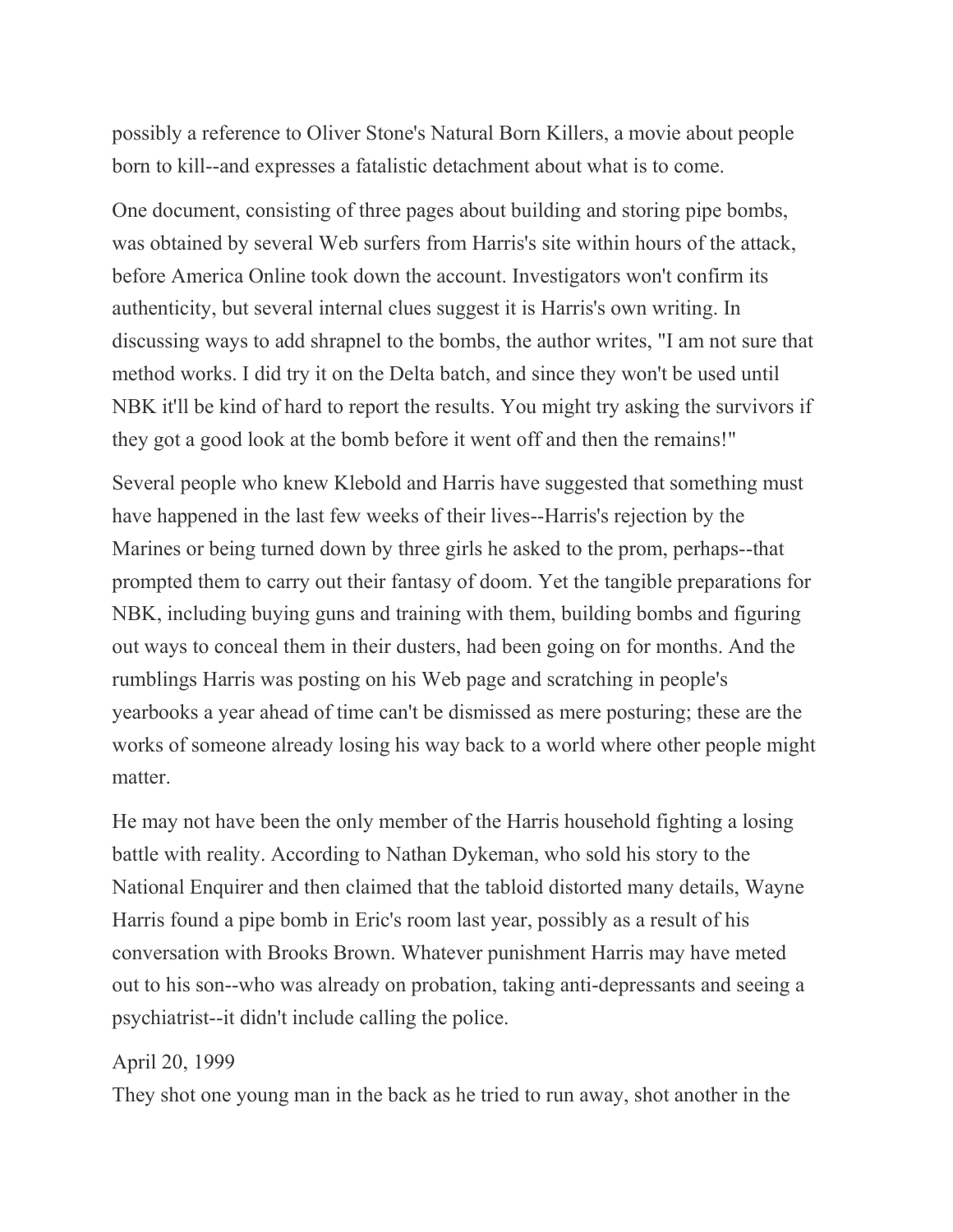face as he lay writhing on the ground, crying for help. They shot young women in the head as they crouched meekly under library tables. They giggled like little boys setting off firecrackers and snarled like hit men. And when it came to deciding who to kill and who to spare, they were as capricious as gods.

Despite the endless blow-by-blow accounts of the massacre, heartbreaking questions remain about what actually happened on April 20. Until the authorities see fit to release the autopsy reports, for example, it's impossible to know if teacher Dave Sanders and several critically wounded students might have been saved by more aggressive action by the SWAT teams or if the painfully cautious response was justified, as officials have maintained.

This much is clear: Whatever plans Klebold and Harris might have had to settle a score with jocks, whatever they might have said in the library ("All jocks stand up!"), the attack itself was vicious, cowardly and utterly random. Several of the injured and dead had scarcely been at Columbine long enough to make friends, let alone enemies, and had never even met the killers.

Whoever came into their line of fire was fair game. They killed Isaiah Shoels because he was black. They reportedly said something to Kyle Velasquez about being "pathetic" and killed him, too. They had become executioners on behalf of the caste system they despised. Anyone they didn't like, anyone who looked different...to them, these weren't people, but targets in the ultimate death match.

If they'd succeeded in setting off the propane bomb they planted in the school kitchen, they would have killed many more, including dozens of classmates who'd thought of them as their friends. Instead, they retreated to the library and took their own lives before the reality of what they'd done could sink in. They would leave that for the injured and their families and the families of the dead.

It was an obscene day in Colorado. For many survivors, the terrible violence they endured was followed by one more shock--the shock of recognition. Nobody had dreamed that such a thing could happen here. But when students were given the descriptions of the shooters, dozens of them nodded their heads in understanding.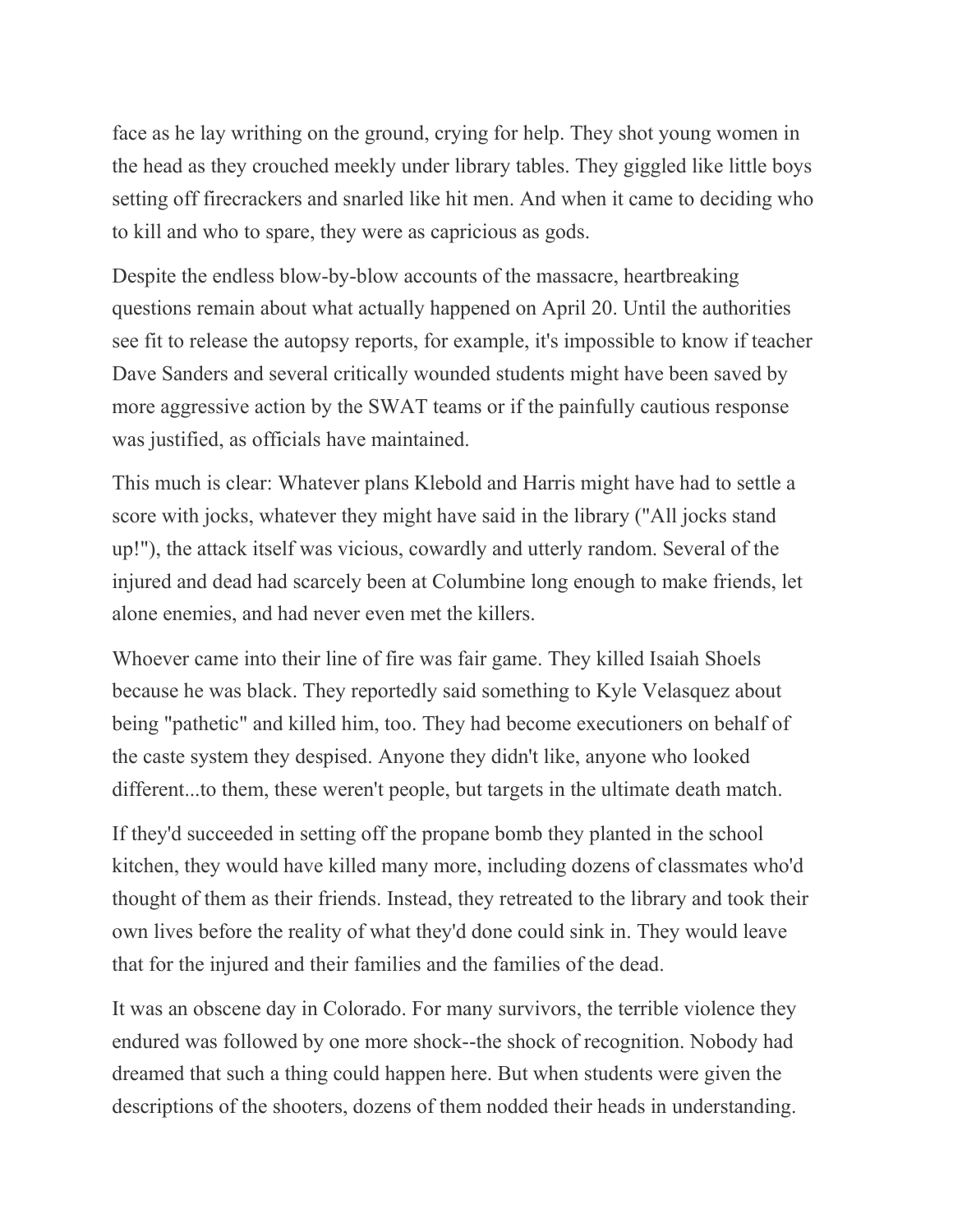Oh yeah, they said. Those guys.

A dozen members of the Columbine community gather in Steve Schweitzberger's kitchen on the Fourth of July. Some are wearing "Flush Howard Stern" T-shirts. An elderly woman passes around an antique print bearing the Ten Commandments, which she would like to see prominently displayed in schools. A man in a baseball cap sings along to a tape of "Columbine, Friend of Mine," the song written by two students in remembrance of the shooting victims, playing on a boombox.

Ron Aigner, the man who's proposed building a fifteen-story memorial to the victims in the shape of a cross on land he owns within Roxborough State Park, complains to a Westword reporter about a recent illustration on the cover of the newspaper depicting a tennis player with horns. "You represent the devil," he says.

Schweitzberger has his own plans for a memorial at the school's back door. A former Denver mayoral candidate, Littleton real-estate investor and a Columbine parent--his sixteen-year-old daughter, Sara, escaped unharmed on April 20--he's vowed to devote the next year of his life to raising funds to help the victims' families and to erect a permanent shrine on Rebel Hill, the mound in Clement Park across from the school where thousands paid their respects in the weeks after the massacre. His plans call for a single cross and a visitors' center in the shape of a Columbine ribbon. So far, though, his efforts to purchase the hill from the county have met with a less than enthusiastic response from local officials.

"I moved out of Denver because I was tired of the city council," he says, "and now it's the same thing--people with attitudes who won't even give me a call."

Like a lot of conservatives stirred to action by the massacre, Schweitzberger sees the violence of April 20 as symptomatic of a larger breakdown in social values rather than a reflection of the bully-boy jock culture at Columbine. "The two killers had a perfectly good coach available, Coach Sanders," he says. "They chose Coach Hitler. We've been preaching tolerance. Why should we have to tolerate something like that?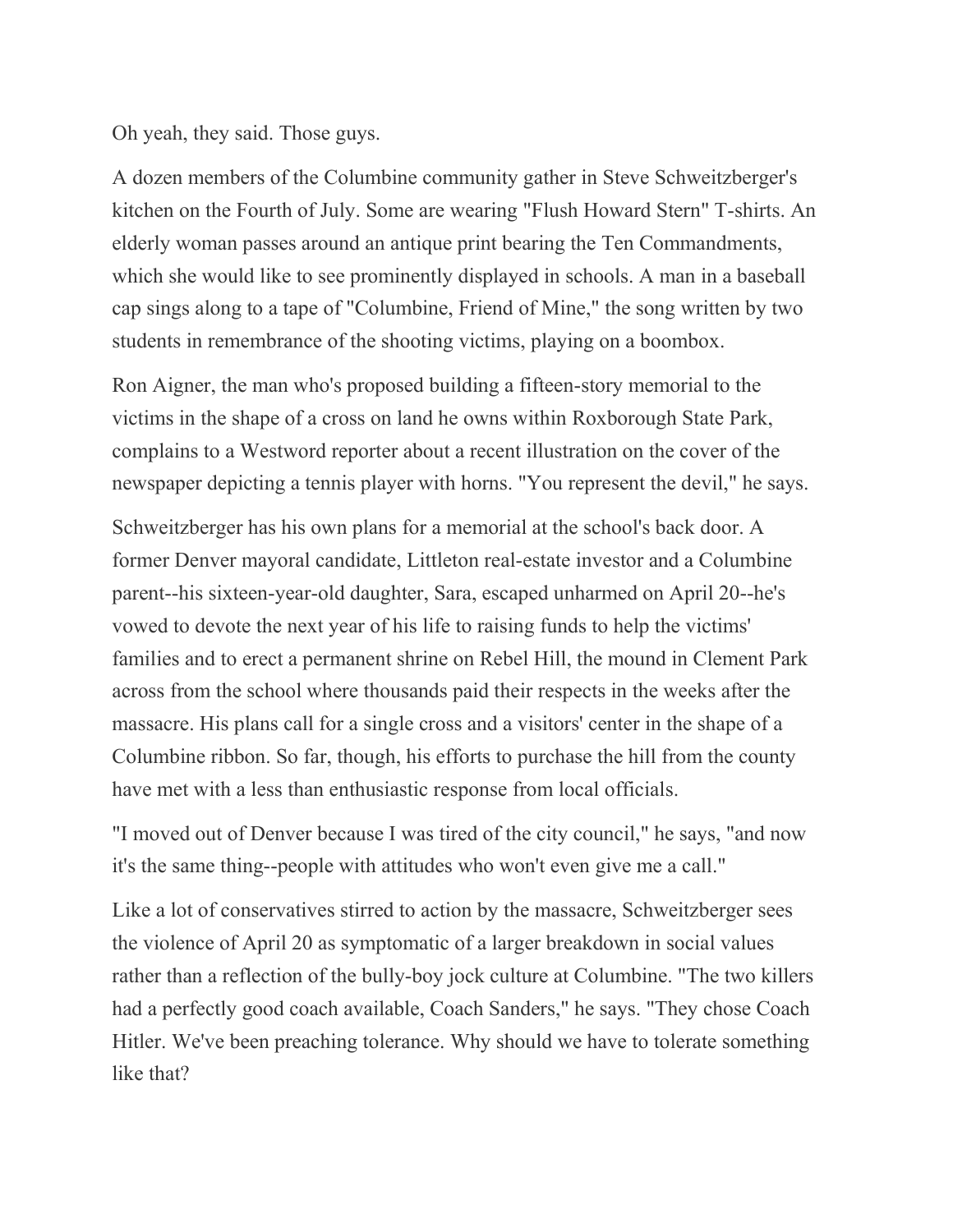"From what I know, the school was doing its job. But you take a little poison from Howard Stern and a little violence from Jerry Springer and this stuff on the Internet--I'm not for censorship, but how much of this are we supposed to take? Sure, there ought to be some local heroes who aren't capable of throwing the ball sixty yards. But how do you pick Adolf Hitler as a role model?"

The killings, he believes, are a watershed event that will prompt parents and students nationwide to become more involved in shaping the values of their schools. "We are no longer Generation X or Y," Schweitzberger declares. "We are the Columbine Generation, people of all ages who will not apologize for our faith, who will pay more attention to what's going on in the schools. Whenever a Columbine student has something to say for the next three years, the class that my daughter is in, the world will tune in."

Yet there seems to be little consensus within the community about how to stem the plague of school violence. Some grassroots groups are pushing gun legislation; others want increased security, a battery of checkpoints to protect students from enemies foreign and domestic; still others promote hug-a-thons and diversity clubs as ways to defuse hatred before it explodes. The school district has moved cautiously, tightening security policies--for example, allowing staffers to "interrogate" students without a parental presence if parents can't be reached--while denying that the moves have anything to do with the massacre.

A community task force has devised a bolder set of recommendations for Jeffco schools, but several of the more sweeping proposals, including a strict dress code ("underwear may not show...no camouflage") and closed campuses, have been greeted with skepticism by many of the group's own members. (At one recent meeting of the task force, Principal DeAngelis pointed out that Columbine couldn't close its campus and still feed all of its 1,900 students without extending the school day substantially.)

"I'm hearing from the schools [an emphasis on] 'tolerance and inclusiveness,' and I'm hearing from the parents 'character and respect,'" says Don Lee, the state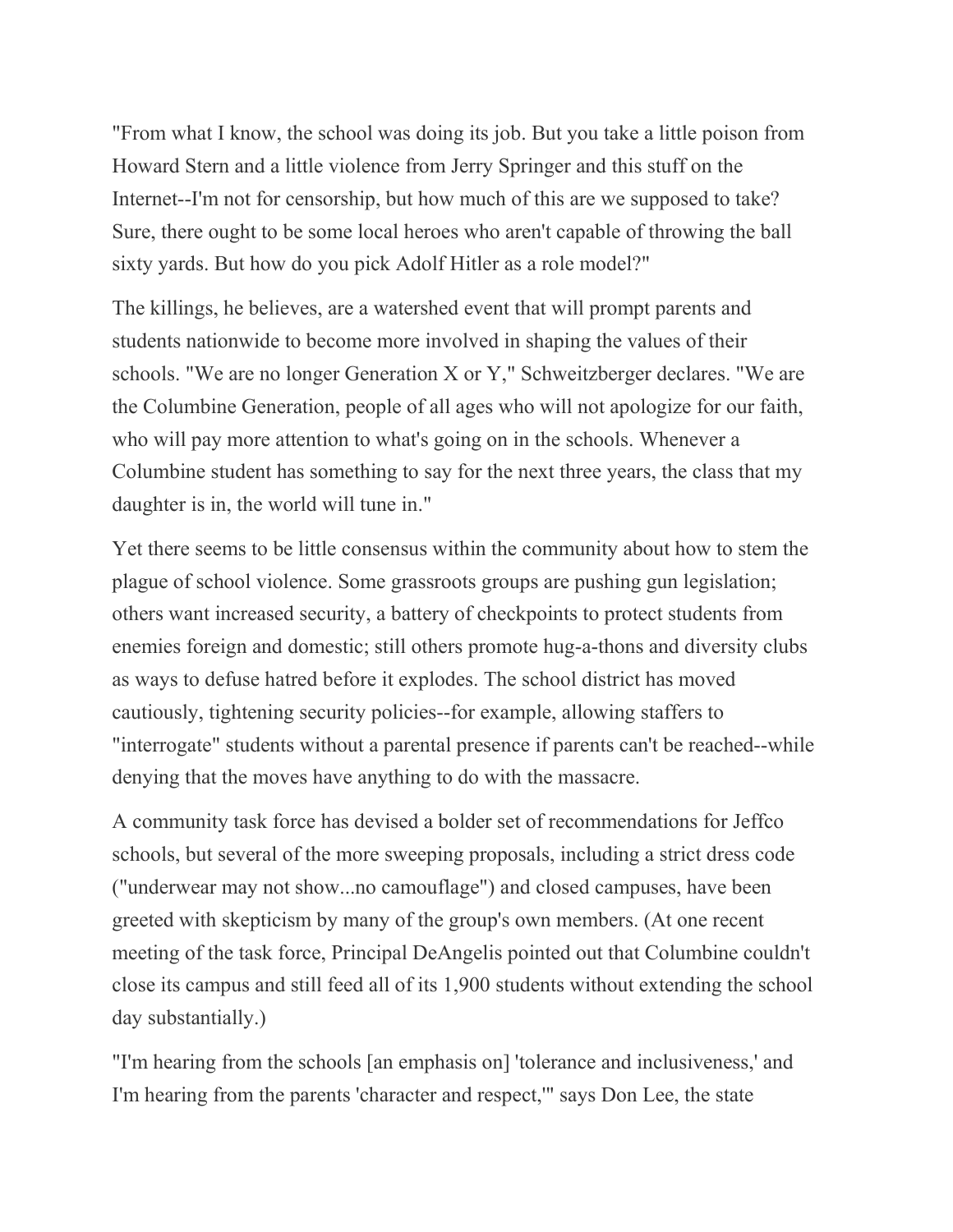legislator who organized the task force. "There seems to be a philosophical difference there."

Some parents believe that the Jefferson County school district, the largest in the state and one of the largest in the country, is simply too unwieldy and bureaucratic to be responsive to their concerns. Randy Brown, who recently called on the school board to resign, would like to see the district dissolved into several smaller, more locally accountable agencies.

"The bureaucracy doesn't bend, and apathetic parents like me let them get away with it," he says. "You want to stop the public anger over this, so you break into eighty committees and have them do nothing until things quiet down."

Brian Rohrbough supports some of the measures that have been discussed, such as an anonymous tip line for students. "The kids need to have some kind of board of independent parents that they can contact when they see things going on that shouldn't happen," he says. "There has to be some way for accountability to take place."

Yet Rohrbough, too, believes that the district has been expending more energy on ducking criticism than on making positive changes in response to the shootings. He points to the emotional issue of whether to reopen the Columbine library, where ten victims died. The district had drawn up plans for some minor changes in the site and was preparing to show them to the public when victims' families protested; the question of what to do with the library remains on hold.

"The decision of what to do with that location should be left up to the parents whose kids were murdered or wounded there," Rohrbough says. "But this was like everything else they've done. They've left the parents out of the process."

Columbine students are feeling left out, too. Security at Chatfield during the final weeks of classes was so airtight that some students scribbled "Chatfield Prison" on their IDs and grumbled about being treated like cattle. Students have only minimal representation on Lee's task force, and that's alarming to those who see the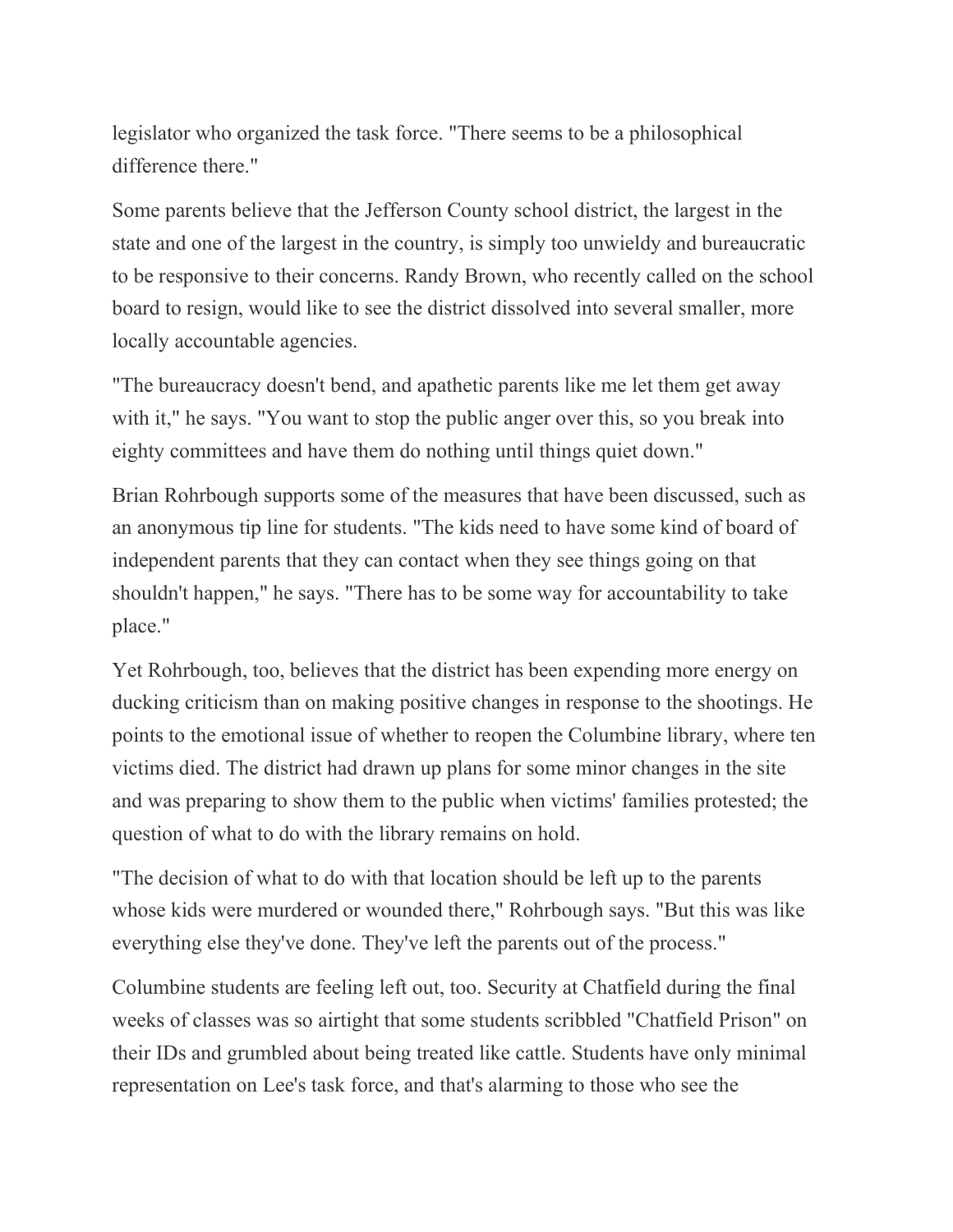proposed crackdown as a threat to their privacy and their rights of free expression. Some fear that Columbine could become a more hostile environment than it ever was before.

"We hardly have a voice on this task force, and we're going to have to endure this, not them," says Sarah Bay. "This is mostly for the parents to feel safe, not for us. I know people who are afraid of going back to school because of the way they're going to be treated."

More than any survey or research study, the tragedy at Columbine has exposed the uneasy gulf between parents and their children in middle America. Anonymous tip lines, monitoring of reading materials and other traditional tools of the thought police are being pressed into service as parents seek to find a way into a secret world of adolescence they no longer recognize.

"They ought to be focusing on kids who are violent, not just different," says one goth sophomore, who asked that her name not be used. "I may go to school in my black lipstick, and the people in the halls part like the Red Sea. But I've never physically threatened anyone in that school. Why should I be singled out?"

## Tomorrow

Today you are the poster boys of Satan, leading examples of gun craziness, symbols of the virus racing through our blood-soaked culture. You made the cover of Time as "The Monsters Next Door."

But your moment of infamy is passing. Tomorrow it will be someone else. A racist in Illinois. A handyman in California. A day trader in Georgia.

Your legacy is fear and grief and nightmares. Parents in mourning. A brave teacher slain as he sought to save kids. Young lives cut short. Others scarred and savaged by the attack, some trapped in bodies that no longer work right.

It is all so horrific that some people would like to erase all trace of you, dreading that you will attain cult status--especially in cyberspace, where there is something for everyone. Yet it seems best to remember your cruelty as proof of what raw-